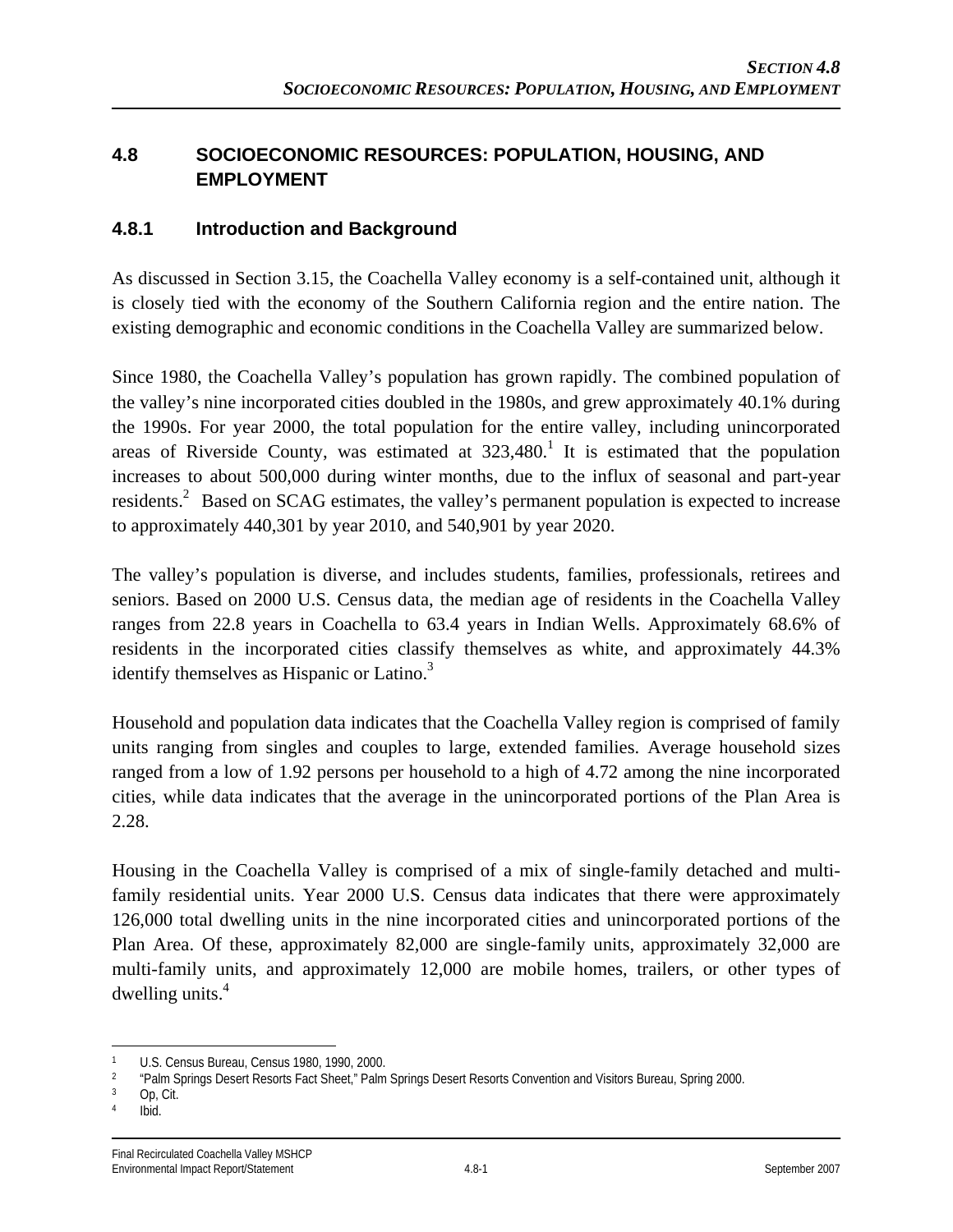### **Retail Sales**

In 2000, the approximately 7,776 retail outlets in the Coachella Valley generated approximately \$2.45 billion in retail sales, with total retail sales estimated at \$3.49 billion for the same time period.<sup>5</sup> A variety of retail establishments operate in the Coachella Valley, including restaurants, gas stations, grocery stores and others, which are patronized by valley residents and visitors.

#### **Total Assessed Valuation**

Total assessed valuation for each of the nine incorporated cities in the Plan Area for fiscal year 2003-2004 is shown in *Table 4-7*, below. Assessed valuation provides information about the property tax revenue base within each city.

### **TABLE 4-7 Total Assessed Valuation per City Fiscal Year 2003–2004**

| City               | <b>Total Assessed Valuation</b> |
|--------------------|---------------------------------|
| Cathedral City     | \$2,594,000,000                 |
| Coachella          | \$634,000,000                   |
| Desert Hot Springs | \$642,000,000                   |
| Indian Wells       | \$3,364,000,000                 |
| Indio              | \$2,322,000,000                 |
| La Quinta          | \$5,453,000,000                 |
| Palm Desert        | \$8,779,000,000                 |
| Palm Springs       | \$5,995,000,000                 |
| Rancho Mirage      | \$4,972,000,000                 |
| Total              | \$34,755,000,000                |

Source: "Inland Empire Quarterly Economic Report," John E. Husing, Ph.D., October 2003.

### **Median Housing Prices**

Based on data for the first quarter of 2001, median housing prices for new single-family homes for the nine incorporated cities in the valley ranged from \$111,000 in Coachella, to \$376,800 in Rancho Mirage. Median housing prices for the same period in unincorporated portions of the Plan Area were \$239,000.

<sup>1</sup> 5 "Palm Springs Desert Resorts Fact Sheet," Palm Springs Desert Resorts Convention and Bureau, Spring 2000.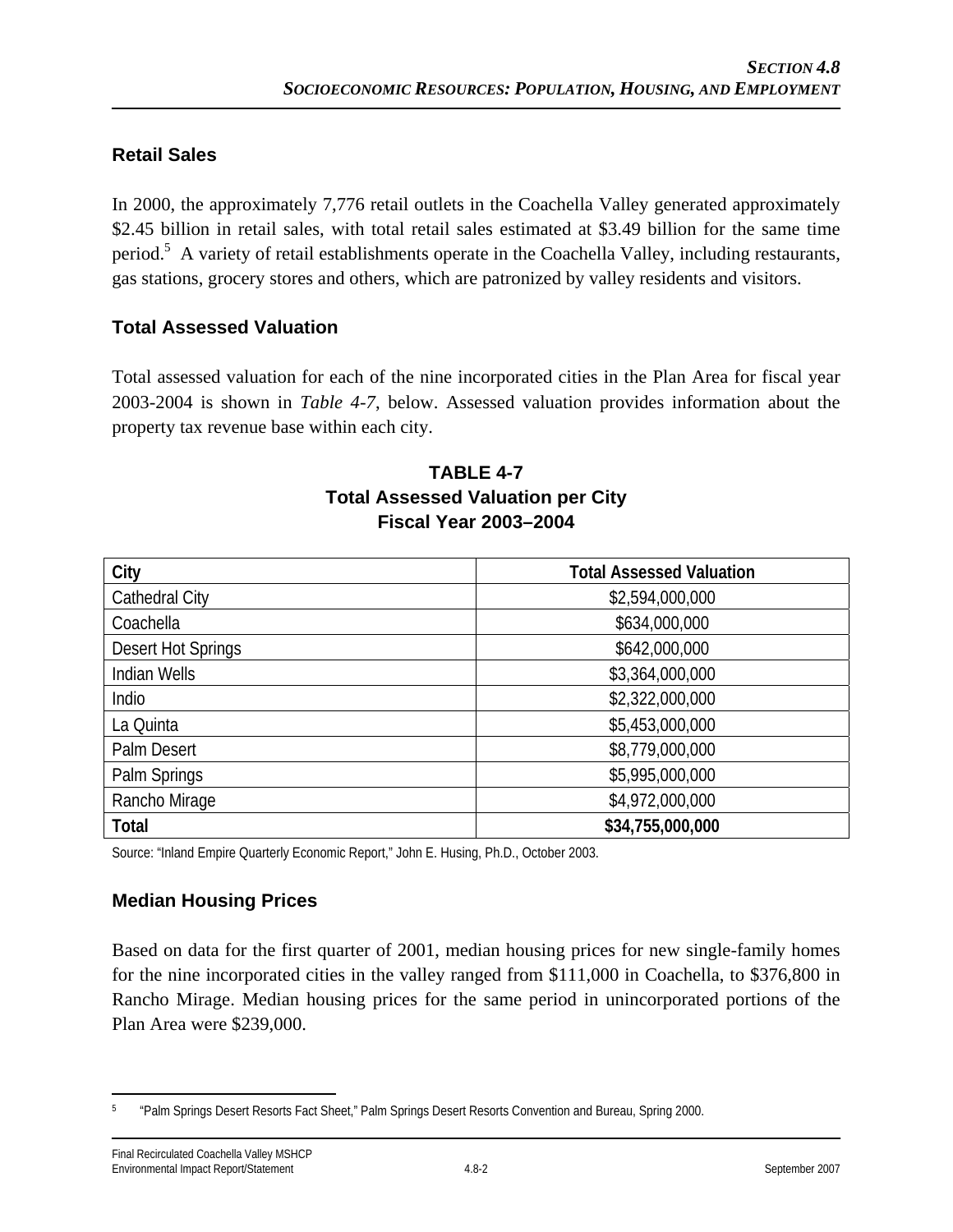A profile of 48 cities in the Inland Empire region of Southern California indicates that with equal weighting of a number of economic factors, four Coachella Valley cities, (Palm Desert, Rancho Mirage, Indian Wells and La Quinta) are among the ten cities in the region with the highest standards of living. Factors assessed include per capita retail sales, assessed value and financial deposits, the city's population growth, median income, and median price of all homes in the city. However, data for median household income in the Coachella Valley shows that there is a considerable difference between the economic situations and expendable income among residents of the nine valley cities. In 2001, median household incomes ranged from \$29,307 in Desert Hot Springs to \$102,208 in Indian Wells.

## **Employment and Jobs**

As discussed in Section 3.19, 2001 employment data indicates that retail trade is the region's largest employment sector, providing 23,765 jobs, followed by the hotel and amusement industry, which provided 17,180 jobs.  $\frac{6}{5}$  Agriculture, which was previously the second largest employment sector, was third. The construction industry was the fastest growing jobs sector in the valley during the period from 1991 to 1999, increasing 103.6% over that period.

#### *Agriculture and Tourism*

As indicated in the regional economic overview provided in Section 3.19, the valley's economy has historically largely been supported by agriculture, including date palm farming, grapes and citrus, and other fruits and vegetables. In addition to fruit and nut crops, the valley also produces livestock and poultry products. Approximately 7.5% (84,852 acres) of the Plan Area is comprised of farmland,<sup>7</sup> with regional agricultural lands largely concentrated in the eastern portion of the valley. As previously stated, agriculture is currently the third ranked employment sector in the valley.<sup>8</sup>

The growth of the valley's resort and tourism industry began in the 1920s and 1930s, primarily in the western portion of the valley. Today, the entire urbanized portion of the valley, from Palm Springs southeastward, is considered a world-class tourist destination. The valley attracts approximately 3 million overnight visitors annually, generating approximately \$1.5 billion in annual revenues to the region.<sup>9</sup> The hotel/amusement (travel) sector is the second largest job sector in the valley.

 $\overline{a}$ 6 California Employment Development Department data, as presented in "Coachella Valley's Recent Economic History," John W. Husing,

Ph.D., May 2003.<br>Coachella Valley Multiple Species Habitat Conservation Plan GIS Database. Coachella Valley Association of Governments and US<br>Bureau of Land Management. April 2003.

<sup>&</sup>lt;sup>8</sup> California Economic Development Department, as shown in "Coachella Valley Economic Review," John E. Husing, Ph.D., July 22, 2000.<br><sup>9</sup> "Palm Springs Desert Resorts Fact Sheet," Palm Springs Desert Resorts Convention and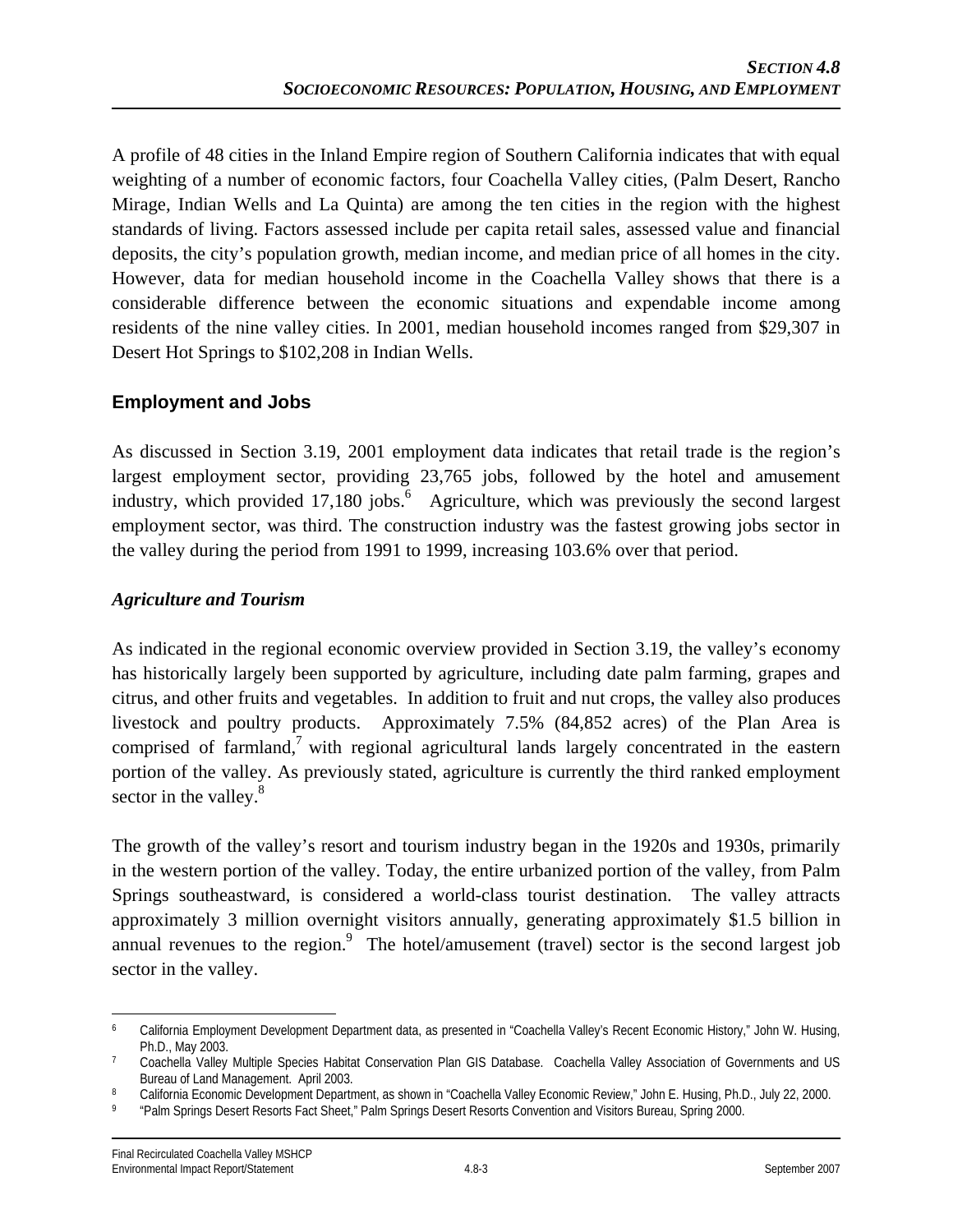#### *Retail*

The retail industry, which is closely related to the tourism industry discussed above, is the largest job sector in the valley. Since 1991, Coachella Valley retail sales have risen \$1.3 billion, or  $64\%$ <sup>10</sup> As previously discussed, retail sales account for approximately \$2.45 billion in revenues annually. The automotive sector, eating-drinking establishments, lumber and building materials, and general merchandise, are among the strongest markets.

#### *Developable Lands*

*Table 4-8* shows total acreage within each jurisdiction in the Plan Area. It also compares developable lands outside the Conservation Area (not proposed for conservation) with those in each jurisdiction that are included in the Conservation Areas conservation. Lands are considered developable if they are below 25% slope and vacant or in use for agriculture. For this analysis, public lands, Private Conservation Lands, and Indian reservation lands are not included in developable lands.

|                         |                      | <b>Total Developable Land Outside</b>           |
|-------------------------|----------------------|-------------------------------------------------|
| Jurisdiction            | <b>Total Acreage</b> | <b>Conservation Areas/Preferred Alternative</b> |
| <b>Cathedral City</b>   | 12,472               | 2,019                                           |
| Coachella               | 18,822               | 13,949                                          |
| Desert Hot Springs      | 14,789               | 7,266                                           |
| <b>Indian Wells</b>     | 9,321                | 1,317                                           |
| Indio                   | 16,826               | 8,578                                           |
| La Quinta               | 22,582               | 5,185                                           |
| Palm Desert             | 16,083               | 2,472                                           |
| Palm Springs            | 60,396               | 5,460                                           |
| Rancho Mirage           | 15,764               | 2,096                                           |
| <b>Riverside County</b> | 1,018,254            | 107,747                                         |
| Total                   | 1,205,311            | 156,089                                         |

#### **TABLE 4-8 Total Developable Lands in the Plan Area**

 $\overline{a}$ 10 California Board of Equalization, as shown in Exhibit 4, "Coachella Valley Economic Review," John E. Husing, Ph.D., July 22, 2000.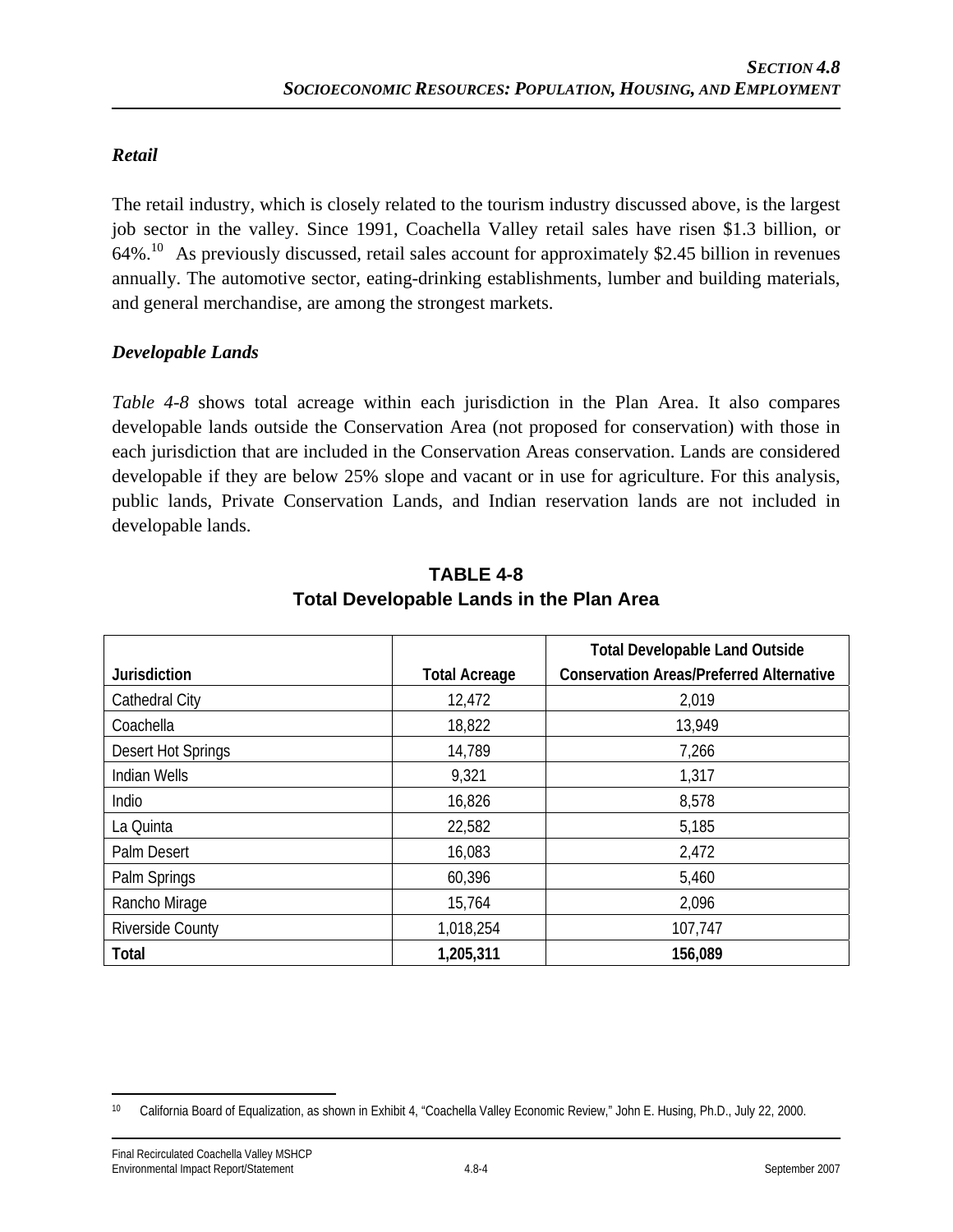## *Agriculture*

Of the approximately 1.2 million acres of land within the Plan Area, approximately 84,000 acres are designated for or currently in production for agriculture. While some agricultural lands are located in incorporated cities, including Coachella and Indio, the bulk of these lands are located in the unincorporated portions of the Plan Area. The Riverside County General Plan (Eastern and Western Coachella Valley Plans) has established an agricultural conversion restriction on lands in the unincorporated County that are currently designated as "Agricultural." This is discussed further under Project Impacts.

## **4.8.2 Thresholds of Significance/Criteria for Determining Significance for CEQA Analysis**

The Plan and the Alternatives would have a significant effect on Population, Housing and Employment if they would:

- (a) Cause a significant adverse socioeconomic effect on communities located within the project planning Area.
- (b) Create a substantial adverse fiscal effect on local governments as a consequence of the loss of public revenues or in association with the provision of governmental infrastructure (staff and facilities) associated with Plan implementation.
- (c) Create a substantial adverse economic effect on an important sector of the planning area's economy.
- (d) Induce substantial population growth in an area, either directly (for example, by proposing new homes and businesses) or indirectly (for example, through extension of road or other infrastructure).
- (e) Displace substantial numbers of existing housing, necessitating the construction of replacement housing elsewhere.
- (f) Displace substantial numbers of people, necessitating the construction of replacement housing elsewhere.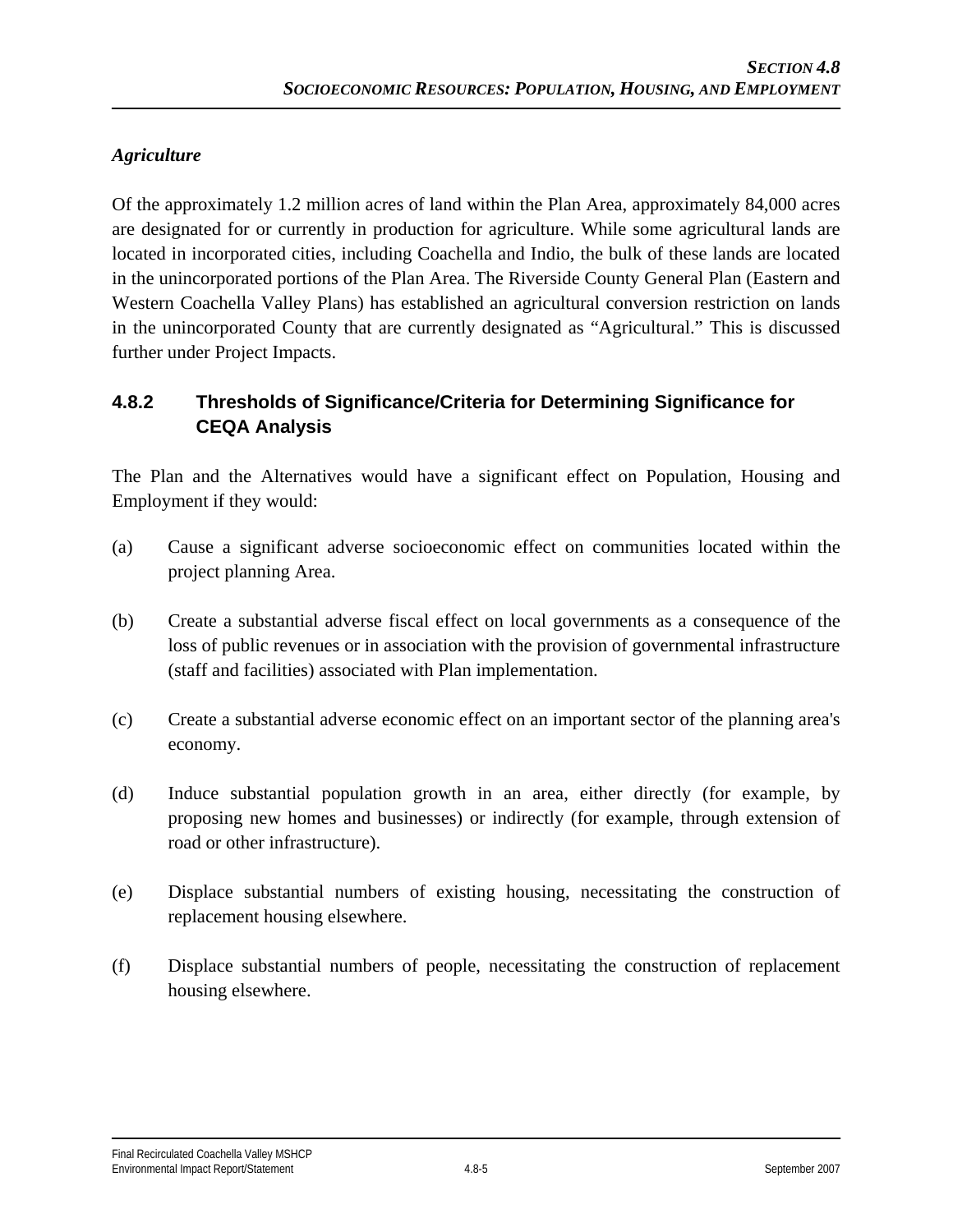### **4.8.3 Population-, Housing-, and Employment-Related Project Impacts**

A fiscal impact analysis was prepared to quantify the potential impacts of the buildout of the MSHCP on the Cities and the County in the Coachella Valley.<sup>11</sup> The full text of the analysis is included in Appendix J, and is summarized below.

While an attempt is made to provide analysis per CEQA and NEPA socioeconomic impacts derived from the adoption of the Proposed Project and Alternatives, the Fiscal Impact Study is relatively general in nature. Measures of economic activity (e.g., property values, development rates, development costs, tax base, financing of public improvements, housing and housing prices, economic activity, and employment) are affected by a great number of variables (e.g., interest rates, state and federal budgets, public policy, aggregate demand and technological change) that are unrelated to the environmental impacts associated with implementing the MSHCP. Consequently, it is not possible or foreseeable to quantify how the environmental consequences of implementing the alternatives described in the EIR/EIS would affect individual measures of economic activity. For these reasons, the EIR/EIS discusses the potential economic impacts of implementing the MSHCP in general terms (e.g., greater or lesser effects, higher or lower costs), rather than in terms of quantitative estimates. The discussion is directed toward aggregate or average impacts in the region, rather than impacts on an individual, firm, or property. Additional analysis of economic impacts is neither required nor warranted under CEQA and NEPA.

#### **Proposed Action/Preferred Alternative**

#### **A. Impacts to City and County Budgets**

The analysis considered the lands in Conservation Areas in each city and on unincorporated County lands, and calculated potential costs and revenues associated with buildout of those lands according to each jurisdiction's General Plan, in current dollars. In order to present a most conservative analysis, it was assumed that all lands were currently vacant, and generating no revenues or costs for the jurisdiction. It was further assumed that lands with either a "Public/Quasi Public" or "Open Space" land use designation would not generate future revenues or costs for the jurisdiction.

The land use designations assigned by each jurisdiction's General Plan to the lands in Conservation Areas were assumed to build out at 75% of maximum density for residential lands, 22% building coverage for commercial lands, and 34% building coverage for industrial lands. As

 $\overline{a}$ 11 "Fiscal Impact Analysis for the Coachella Valley Multiple Species Habitat Conservation Plan," Terra Nova Planning & Research, November, 2003.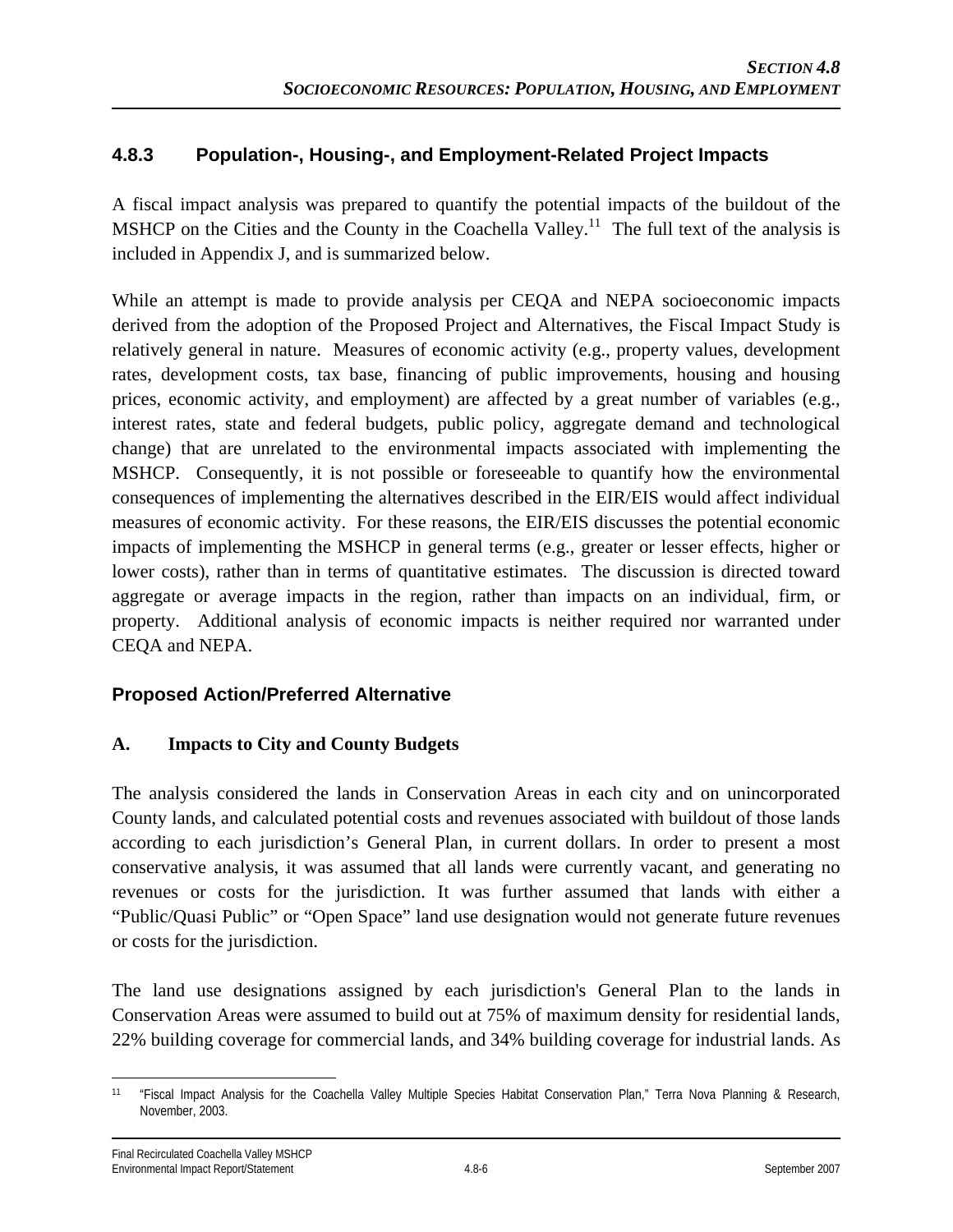shown in *Table 4-9*, below, the amount of land in each jurisdiction varies considerably, with the impacts to the County being by far the greatest. In most of the jurisdictions, the potential buildout of the lands proposed for inclusion in Conservation Areas results in residential development at low or very low densities, and would also result in a negative cash flow to the jurisdiction at buildout. The potential impact to each jurisdiction is discussed individually below.

|                         | Acreage in    | <b>Buildout Cash</b> |
|-------------------------|---------------|----------------------|
| <b>Jurisdiction</b>     | Conservation* | <b>Flow</b>          |
| Cathedral City          | 952.8         | $-$ \$561,473        |
| Coachella               | 299.46        | $-$ \$295,301        |
| Desert Hot Springs      | 1,893.44      | $-$ \$594,615        |
| Indian Wells            | 180.13        | $-$ \$28,714         |
| Indio                   | 89.32         | $-$77,096$           |
| La Quinta               | 426.33        | $-$1,438,458$        |
| Palm Desert             | 134.2         | $-$240,424$          |
| Palm Springs            | 5,483.06      | \$706,686            |
| Rancho Mirage           | 364.2         | $-$ \$52,536         |
| <b>Riverside County</b> | 153,270.79    | \$22,100,100         |

# **TABLE 4-9 Acreage and Potential Cash Flow at Buildout of Developable Conservation Lands by Jurisdiction**

\*Does not include lands designated either open space or public/quasi-public.

### **B. Impacts on Development Potential**

As discussed in Section 3.19, the Plan Area encompasses a total of  $1,205,311\pm$  acres, or approximately 1,885 square miles. However, Indian Reservation lands within the Plan Area, which total  $69,578\pm$  acres, are excluded from the Plan, reducing actual Plan coverage area to 1,135,733± acres. The Plan Area is comprised of the nine incorporated cities and unincorporated portions of Riverside County in the Coachella Valley.

Of the total acreage within the Plan Area, approximately 155,431 acres with developable potential lie outside the proposed Conservation Areas, and approximately 200,536 acres with at least some and often constrained development potential are within Conservation Areas under the MSHCP. The following analysis shows potential impacts of the MSHCP on future development by jurisdiction. As with the Fiscal Impact Analysis conducted for the MSHCP, this analysis assumes that lands designated for uses such as Open Space would not be developed, and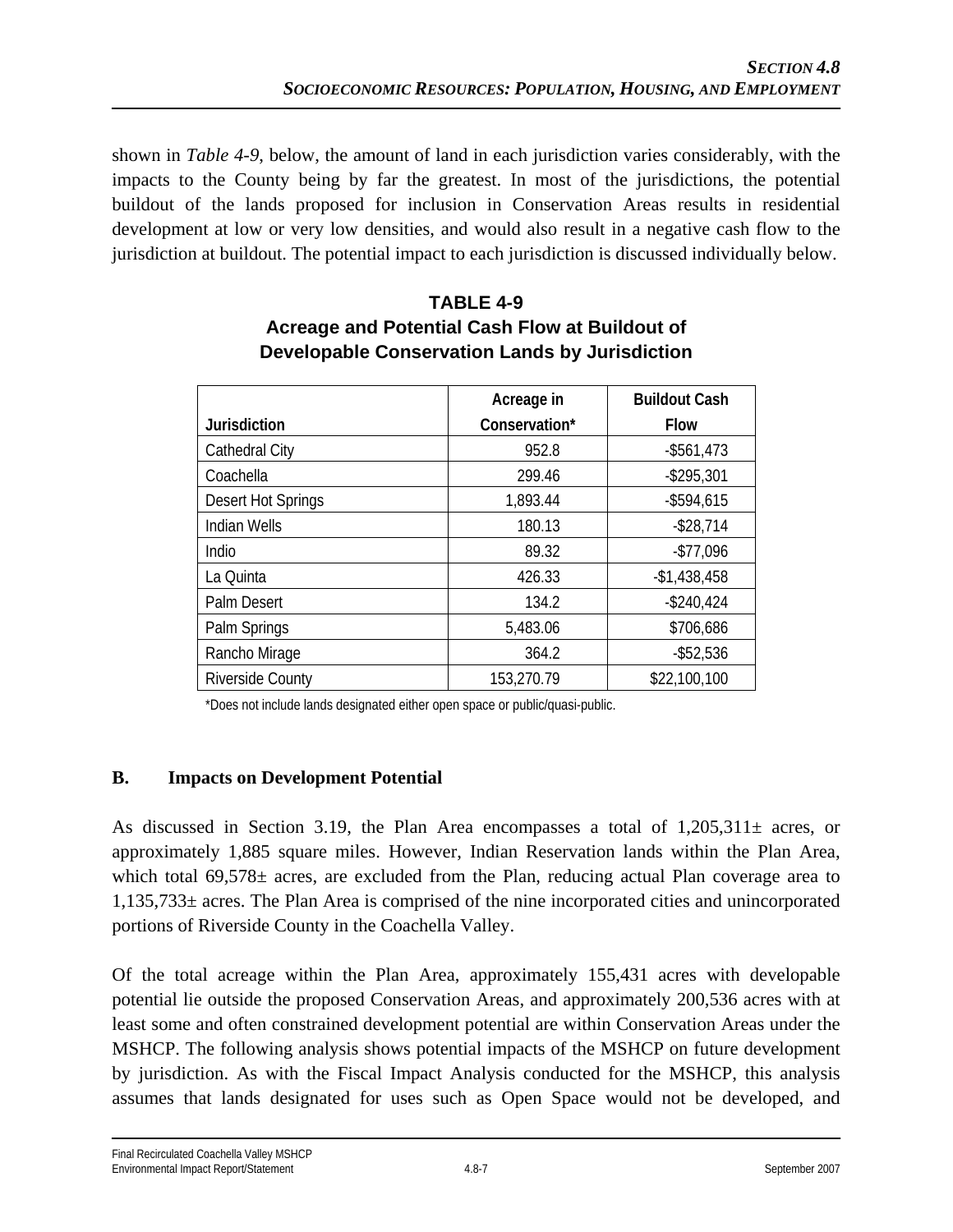therefore does not include them in this analysis. Lands designated for Public/Institutional uses, which would not be expected to generate revenues, are also not included, consistent with the Fiscal Impact Analysis.

## *City of Cathedral City*

Should developable lands in the Conservation Area in Cathedral City be conserved, residential lands designated for Hillside Reserve and Estate Residential would be most impacted, with a loss of 89.1% and 70.4% of these lands to conservation, respectively. These are very low density designations, with density ranges of between one and two dwelling units per acre. In general, homes that would be constructed on lands with these designations would likely range from the middle to upper end of housing values in the City. In the case of the Hillside Reserve lands, which allow development of one unit per 20 acres, the allowance for development of 10% of the land within the Conservation Areas may allow for a substantial portion of these lands to be constructed, since a home and associated ancillary facilities could be sited on less than 10% of a 20 acre parcel.

The impacts associated with development potential on Hillside Development, therefore, may be less than significant for CEQA analysis purposes. In the case of lands designated Estate Residential, where development of up to two units per acre would be permitted, it is likely that the majority of this land would not be able to develop, and that the potential large-lot (one half acre or more) residential development would be lost on these lands.

As discussed in the Fiscal Impact Analysis, residential development does not generate sufficient municipal revenues to cover associated costs, particularly in Cathedral City, which has not established special revenue sources that might be expected to further off-set costs associated with residential development. The fiscal analysis demonstrated that in Cathedral City, development of lands in the Conservation Areas would result in a negative cash flow to the City in both the near and long terms.

Lands designated for revenue-generating uses, such as commercial and industrial development within Conservation Areas, are limited to approximately 86 acres of a total of 684 acres (12%) that are located outside of proposed Conservation Areas. This is summarized in *Table 4-10*.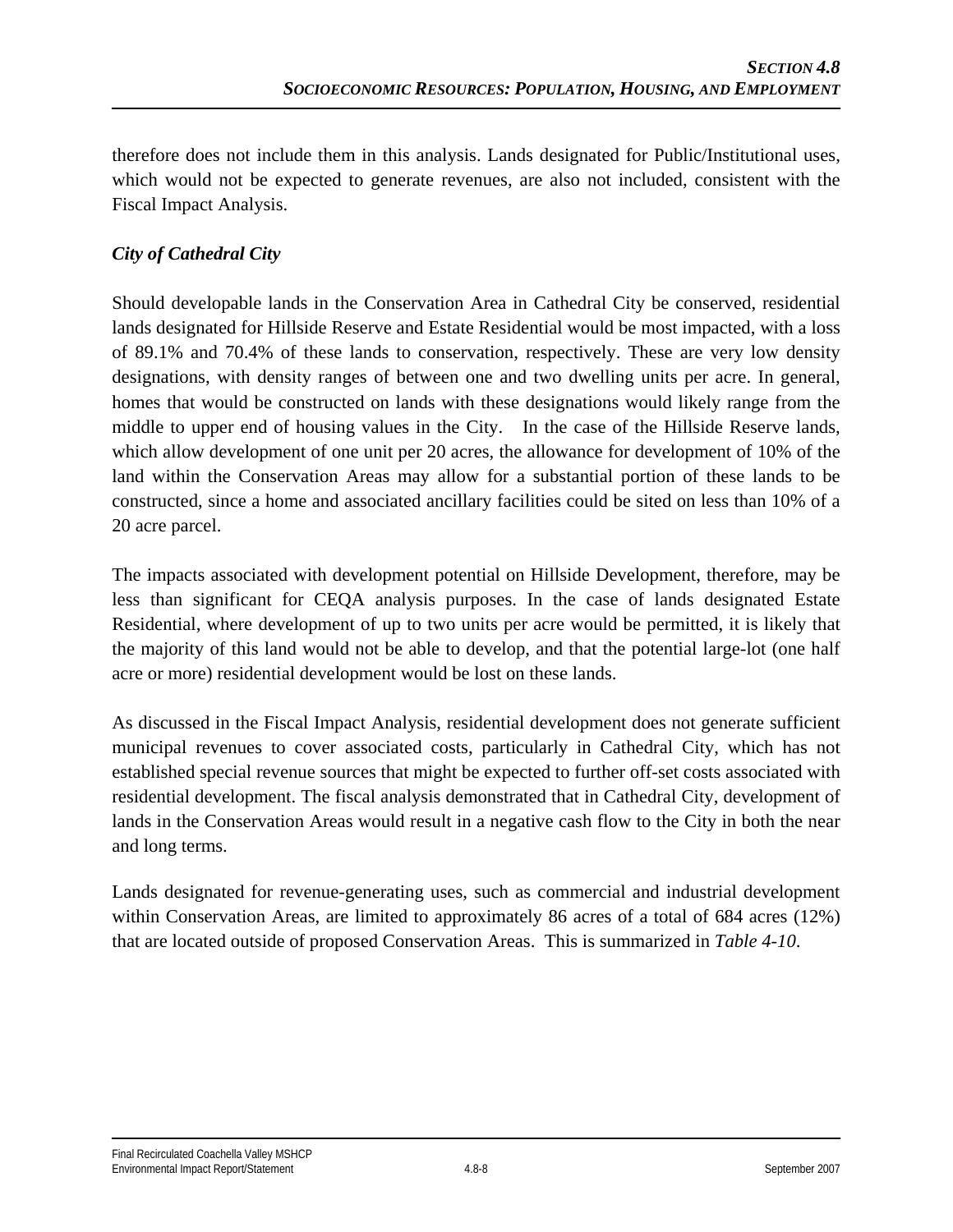|                 |                                           | Developable<br>Lands in | Developable Lands<br>Outside |             |
|-----------------|-------------------------------------------|-------------------------|------------------------------|-------------|
|                 |                                           | Conservation            | <b>Conservation Area</b>     |             |
| <b>Land Use</b> |                                           | Area (Acres)            | (Acres)                      | Total Lands |
| (HR)            | Hillside Reserve (0-1 du/20 ac)           | 552.53                  | 67.83                        | 620.36      |
| (RE)            | Estate Residential (0-2 du/ac)            | 314.20                  | 132.15                       | 446.35      |
| (LDR)           | Low Density Residential (24.5 du/ac)      | 0.00                    | 786.41                       | 786.41      |
| (RR)            | Resort Residential (3-6.5 du/ac)          | 0.00                    | 44.22                        | 44.22       |
| (RM)            | Medium Density Residential (4.5-10 du/ac) | 0.00                    | 29.92                        | 29.92       |
|                 | <b>Residential Total</b>                  | 866.73                  | 1,060.53                     | 1,927.26    |
|                 | (GC) General Commercial                   | 0.00                    | 288.22                       | 288.22      |
|                 | <b>Commercial Total</b>                   | 0.00                    | 288.22                       | 288.22      |
|                 | (BP) Business Park                        | 0.00                    | 49.45                        | 49.45       |
|                 | (I) Business Industrial                   | 86.07                   | 344.59                       | 430.66      |
|                 | <b>Industrial Total</b>                   | 86.07                   | 394.04                       | 480.11      |
| Total           |                                           | 952.28                  | 1,742.79                     | 2,695.59    |

#### **TABLE 4-10 Cathedral City Land Uses within and outside Conservation Areas**

## *Coachella*

*Table 4-11* illustrates that no commercial or industrial lands would be included in Conservation Areas, and approximately 300 acres, or 12%, of very low density residential lands are conserved. If the Very Low Density Residential land use category develops at 75% of total densities, up to 3,488 residential units could be constructed within this designation outside Conservation Areas, and the potential for 449 units would be on lands included in the Conservation Areas. Approximately 6,086 acres of developable lands are still available for residential development in the City, with development potential for over 25,000 units at buildout of the City. Should all lands be conserved, the 449 units that might not be developed would represent 1.8% of the total potential housing stock in the City at buildout.

### *Desert Hot Springs*

In Desert Hot Springs, impacts to future development from the MSHCP are primarily to residential lands with maximum allowable densities of one dwelling unit per acre. As previously discussed, however, costs associated with residential development generally outstrip revenues resulting from that development.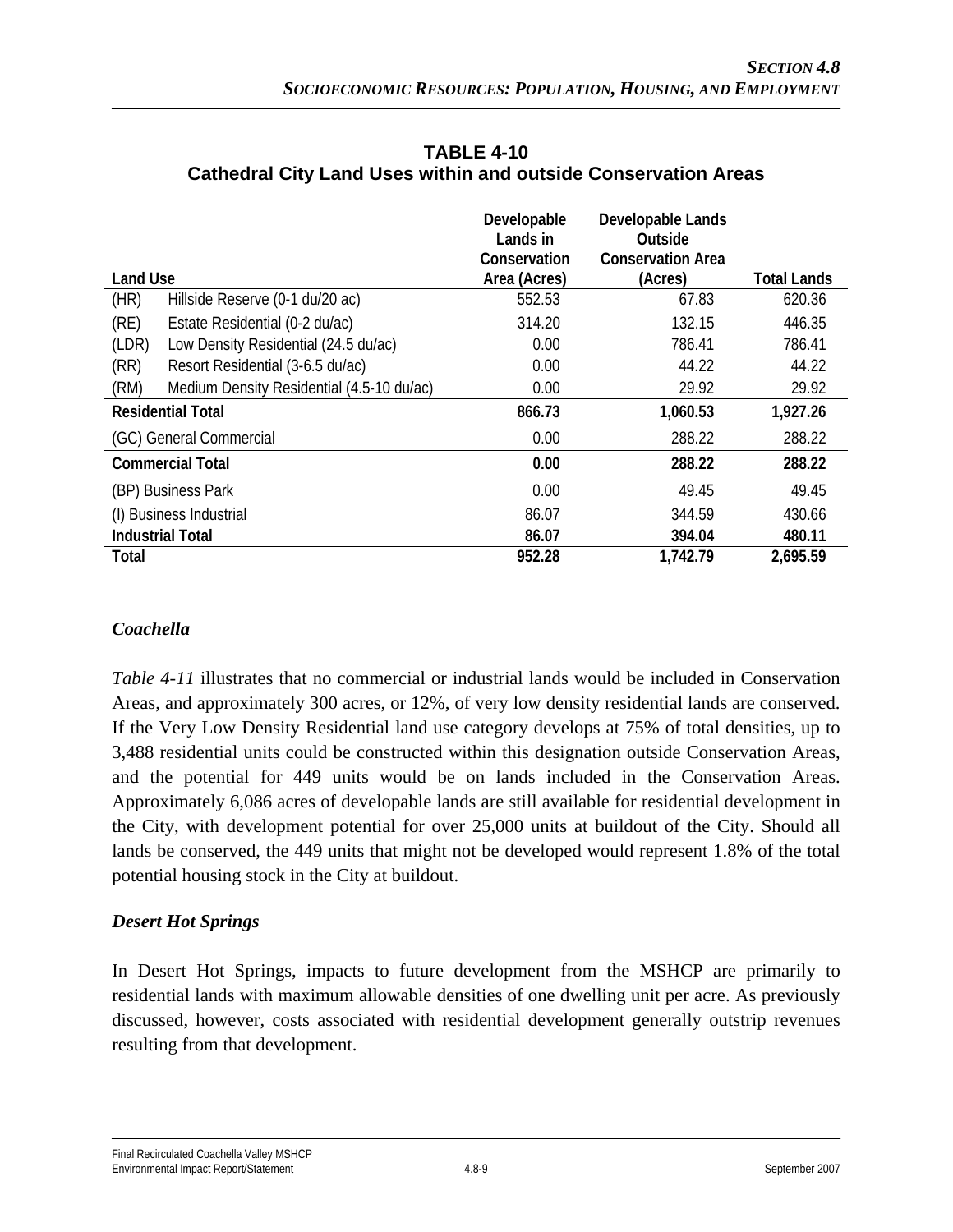|                 |                                              | Developable<br>Lands in      | Developable Lands<br>Outside        |                    |
|-----------------|----------------------------------------------|------------------------------|-------------------------------------|--------------------|
| <b>Land Use</b> |                                              | Conservation<br>Area (Acres) | <b>Conservation Area</b><br>(Acres) | <b>Total Lands</b> |
| (AG)            | Agriculture                                  | 0.00                         | 154.97                              | 154.97             |
| (RVL)           | Very Low Density Res (0 -2 du/ac)            | 299.46                       | 2,325.44                            | 2,624.90           |
| (RL)            | Low Density Res $(0 - 8 \text{ du/ac})$      | 0.00                         | 3,352.03                            | 3,352.03           |
| (RM)            | Medium Density Res $(0 - 10 \text{ du/ac})$  | 0.00                         | 222.67                              | 22.67              |
| (RH)            | High Density Res $(0 - 20 \text{ du/ac})$    | 0.00                         | 31.04                               | 31.04              |
|                 | <b>Agricultural and Residential Subtotal</b> | 299.46                       | 6,086.16                            | 6,385.62           |
| (CE)            | Entertainment Commercial                     | 0.00                         | 3,296.05                            | 3,296.05           |
| (CG)            | <b>General Commercial</b>                    | 0.00                         | 461.40                              | 461.40             |
|                 | <b>Commercial Subtotal</b>                   | 0.00                         | 3,757.45                            | 3,757.45           |
| (HH)            | Heavy Industrial                             | 0.00                         | 1,339.92                            | 1,339.92           |
| (IL)            | Light Industrial                             | 0.00                         | 1,977.22                            | 1,977.22           |
|                 | <b>Industrial Subtotal</b>                   | 0.00                         | 3,317.14                            | 3,317.14           |
| <b>Totals</b>   |                                              | 299.46                       | 13,160.74                           | 13,460.20          |

#### **TABLE 4-11 City of Coachella Land Uses within and outside Conservation Areas**

None of the lands available for medium density residential development in Desert Hot Springs would be placed in conservation under the MSHCP. Potential impacts to affordable housing resulting from conservation of high density residential lands in the Plan Area are further discussed later in this document. However, there are approximately 4,993.89 acres available outside Conservation Areas in the City for residential development, including approximately 923.23 acres of high density residential lands. If in the future the City requires additional lands for medium density development, the analysis indicates that sufficient residential lands are available should the City choose to re-designate these residential lands to a higher density.

Impacts to commercial lands would be less than significant for CEQA analysis purposes, since no available commercial lands in the City would be assigned to conservation. The bulk of commercially designated lands in the City occurs in the urban core, and would be unaffected by the implementation of the MSHCP.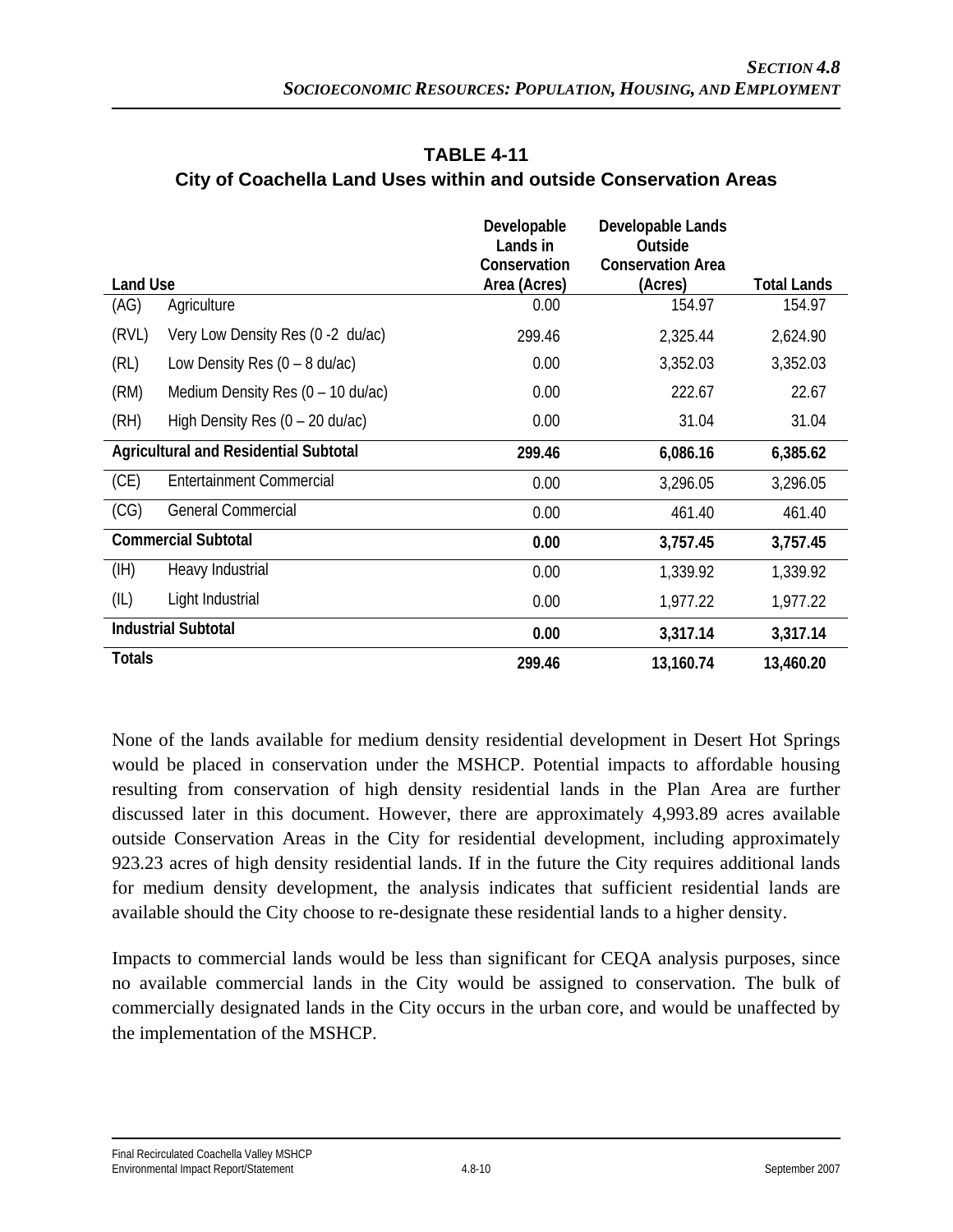All of the developable lands designated for Energy Industrial development are outside Conservation Areas. Development on these lands may include windfarms and solar photovoltaic or thermal arrays on an industrial scale. Industrial development is a low generator of property tax, but has the potential to be valuable for its creation of jobs.

The Desert Hot Springs Zoning Ordinance severely limits the types of buildings which can be constructed to only those required as ancillary to energy production uses. Therefore, construction of other uses on these lands would be unlikely, and the potential impacts associated with development on Energy Industrial lands would be insignificant.

Land uses within and outside Conservation Areas are shown in *Table 4-12*.

### **TABLE 4-12 Desert Hot Springs Land Uses within and outside Conservation Areas**

|                                                   | Developable<br>Lands in | Developable<br><b>Lands Outside</b> |                    |
|---------------------------------------------------|-------------------------|-------------------------------------|--------------------|
|                                                   | Conservation            | <b>Conservation Area</b>            |                    |
| <b>Land Use</b>                                   | Area (Acres)            | (Acres)                             | <b>Total Lands</b> |
| $(R-E)$<br>Residential Estates (0-1 du/varies ac) | $\left( \right)$        | 263.87                              | 263.87             |
| $(R-L)$<br>Low Density Res. (0-5 du/ac)           | 1,333.70                | 3,279.84                            | 4,613.54           |
| Medium Density Res. (08du/ac)<br>$(R-M)$          | 0                       | 108.08                              | 108.08             |
| Res. Mobile home (0-10 du/ac)<br>$(R-MH)$         | 0.00                    | 1.72                                | 1.72               |
| High Density Res. (0-14 du/ac)<br>$(R-H)$         | 40.38                   | 923.23                              | 963.62             |
| (R-VS-L/M/H) Res. Visitor Serving (varies du/ac)  | 0.00                    | 417.15                              | 417.15             |
| <b>Residential Subtotal</b>                       | 1,374.08                | 4,993.89                            | 6,367.98           |
| $C-C$                                             | 0.00                    | 25.09                               | 25.09              |
| $C-G$                                             | $0.00*$                 | 299.29                              | 299.29             |
| $C-N$                                             | 0.00                    | 39.37                               | 39.37              |
| <b>Commercial Subtotal</b>                        | 0.00                    | 363.75                              | 363.75             |
| I-E                                               | $\overline{0}$          | 161.61                              | 161.61             |
| I-L                                               | 38.48                   | 306.00                              | 344.48             |
| <b>Industrial Subtotal</b>                        | 38.48                   | 467.61                              | 506.09             |
| <b>TOTAL</b>                                      | 1,412.56                | 5,825.25                            | 7,237.82           |

\* There are 8.69 acres of developable lands designated as C-G within the City of Desert Hot Springs (which is not a Permittee to the Plan) in

Conservation Areas; however, these lands have been permitted and are therefore not included in this table.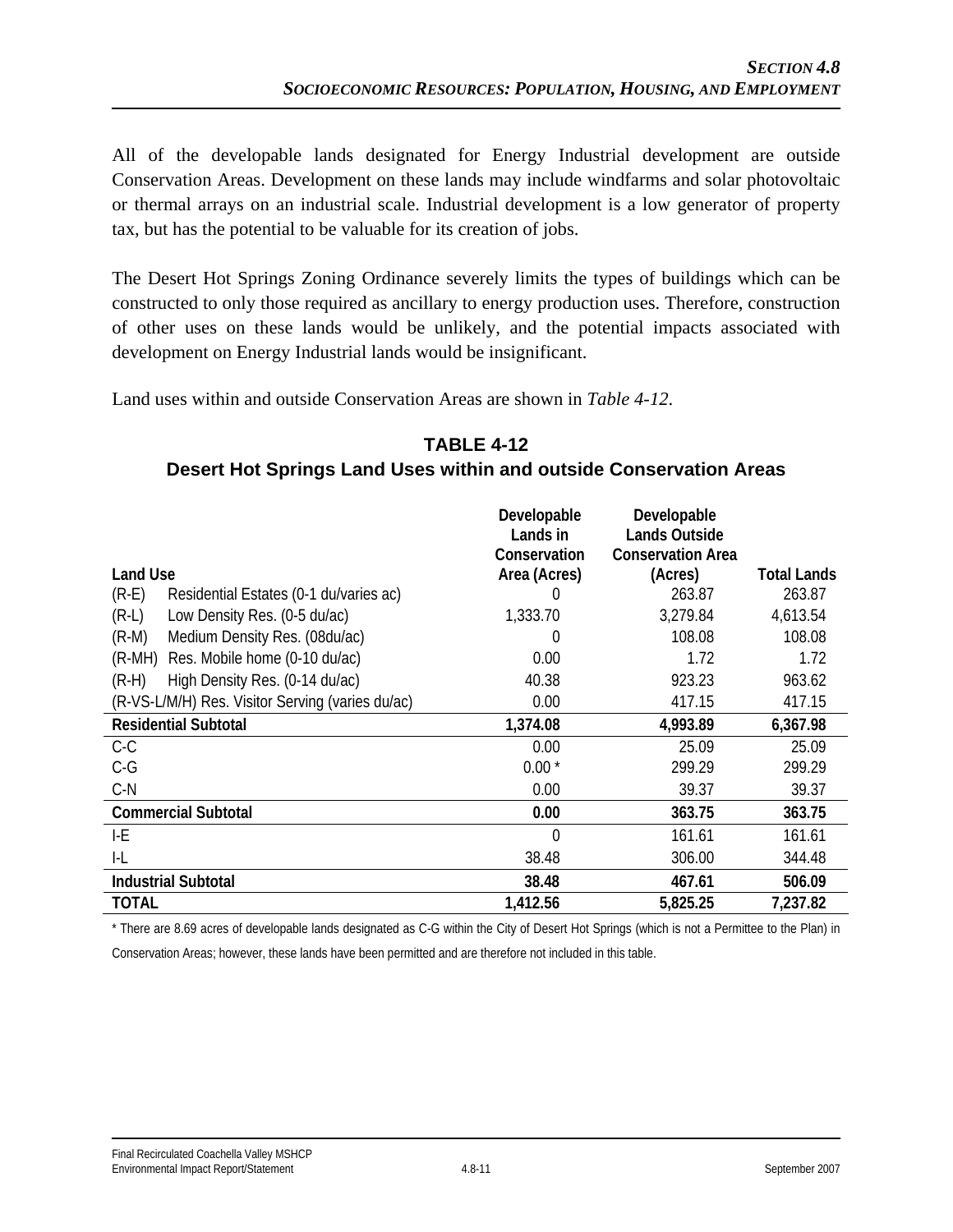### *Indian Wells*

As *Table 4-13* shows, there is a less than 1% impact on residential lands, and no impacts to commercial lands. There are no lands designated for industrial development in the City.

#### **TABLE 4-13 Indian Wells Land Uses within and outside Conservation Areas**

| <b>Land Use</b>                                   | Developable<br>Lands in<br>Conservation<br>Area (Acres) | Developable Lands<br>Outside<br><b>Conservation Area</b><br>(Acres) | Total Lands |
|---------------------------------------------------|---------------------------------------------------------|---------------------------------------------------------------------|-------------|
| Very Low Density Res $(1.0 - 3.0 \text{ du/ac})$  | 1.32                                                    | 549.80                                                              | 551.12      |
| Low Density Res $(3.1 - 4.5 \text{ du/ac})$       | 0.00                                                    | 31.65                                                               | 31.65       |
| Medium Density Res $(4.6 - 7 \text{ du}/ac)$      | 0.00                                                    | 49.50                                                               | 49.50       |
| Med – High Density Res $(7.1 - 12 \text{ du/ac})$ | 0.00                                                    | 39.05                                                               | 39.05       |
| <b>Residential Subtotal</b>                       | 1.32                                                    | 670.01                                                              | 671.33      |
| <b>Community Commercial</b><br>(CC)               | 0.00                                                    | 2.47                                                                | 2.47        |
| <b>Resort Commercial</b>                          | 0.00                                                    | 275.70                                                              | 275.70      |
| <b>Sports Complex</b>                             | 0.00                                                    | 6.71                                                                | 6.71        |
| <b>Commercial Subtotal</b>                        | 0.00                                                    | 284.88                                                              | 284.88      |
| <b>Totals</b>                                     | 1.32                                                    | 954.89                                                              | 956.21      |

#### *Indio*

Lands proposed for conservation would impact approximately 4% of the Low Density Residential lands within the City, and represent a loss of up to 668 single family units in the total housing stock, which should exceed 28,000 units at buildout. There would be no commercial lands affected by the proposed Conservation Areas.

Land uses within and outside Conservation Areas are shown in *Table 4-14*.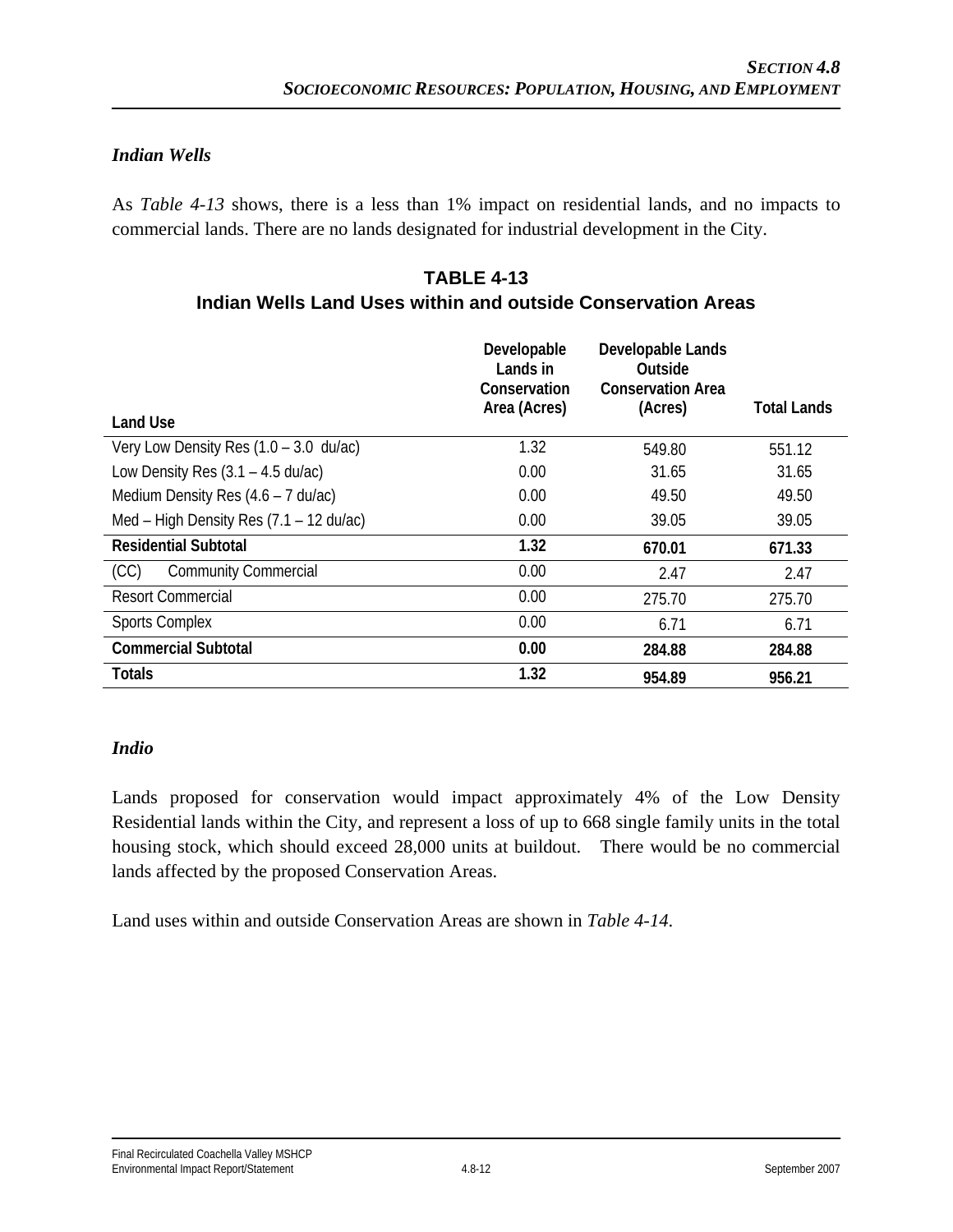|                                              | Developable<br>Lands in      | Developable Lands<br>Outside        |                    |
|----------------------------------------------|------------------------------|-------------------------------------|--------------------|
| <b>Land Use</b>                              | Conservation<br>Area (Acres) | <b>Conservation Area</b><br>(Acres) | <b>Total Lands</b> |
| Country Estates (3.5 du/ac)<br>(CE)          | 0.00                         | 2,028.62                            | 2,028.62           |
| (LDR)<br>Low density $(9 - 4 \text{ du/ac})$ | 0.00                         | 3,990.26                            | 3,990.26           |
| (RL)<br>Residential - Low (5 du/ac)          | 89.32                        | 2,325.44                            | 2,414.76           |
| (RM)<br>Residential Medium (10 du/ac)        | 0.00                         | 297.89                              | 297.89             |
| (RH)<br>Residential High (20 du/ac)          | 0.00                         | 52.94                               | 52.94              |
| <b>Residential Subtotal</b>                  | 89.32                        | 8,695.16                            | 8,784.48           |
| (CC)<br><b>Community Commercial</b>          | 0.00                         | 203.58                              | 203.58             |
| <b>Commercial Office</b><br>(CO)             | 0.00                         | 55.05                               | 55.05              |
| Regional Commercial<br>(RC)                  | 0.00                         | 22.32                               | 22.32              |
| (DC)<br>Downtown Commercial                  | 0.00                         | 11.80                               | 11.80              |
| (NC)<br>Neighborhood Commercial              | 0.00                         | 43.21                               | 43.21              |
| (MU DA)<br>Mixed Use (DA)                    | 0.00                         | 280.73                              | 280.73             |
| (MU SP-100)<br>Mixed Use                     | 0.00                         | 110.66                              | 110.66             |
| (MU SP-200)<br>Mixed Use                     | 0.00                         | 16.58                               | 16.58              |
| (MU SP-300)<br>Mixed Use                     | 0.00                         | 200.24                              | 200.24             |
| <b>Commercial/Mixed Use Subtotal</b>         | 0.00                         | 944.18                              | 944.18             |
| <b>Industrial Park</b><br>$(\mathsf{IP})$    | 0.00                         | 211.86                              | 211.86             |
| (BP)<br><b>Business Park</b>                 | 0.00                         | 247.26                              | 247.26             |
| Manufacturing<br>(M)                         | 0.00                         | 89.16                               | 89.16              |
| Industrial/Manufacturing Subtotal            | 0.00                         | 548.29                              | 549.29             |
| <b>Totals</b>                                | 89.32                        | 10,187.63                           | 10.276.95          |

## **TABLE 4-14 Indio Land Uses within and outside Conservation Areas**

## *La Quinta*

In the City of La Quinta, approximately 18% of low density residential lands are in Conservation Areas. The potential 1,280 units lost represent 5% of the total units potentially developable within the City. The analysis shows no effects to future development on commercial lands.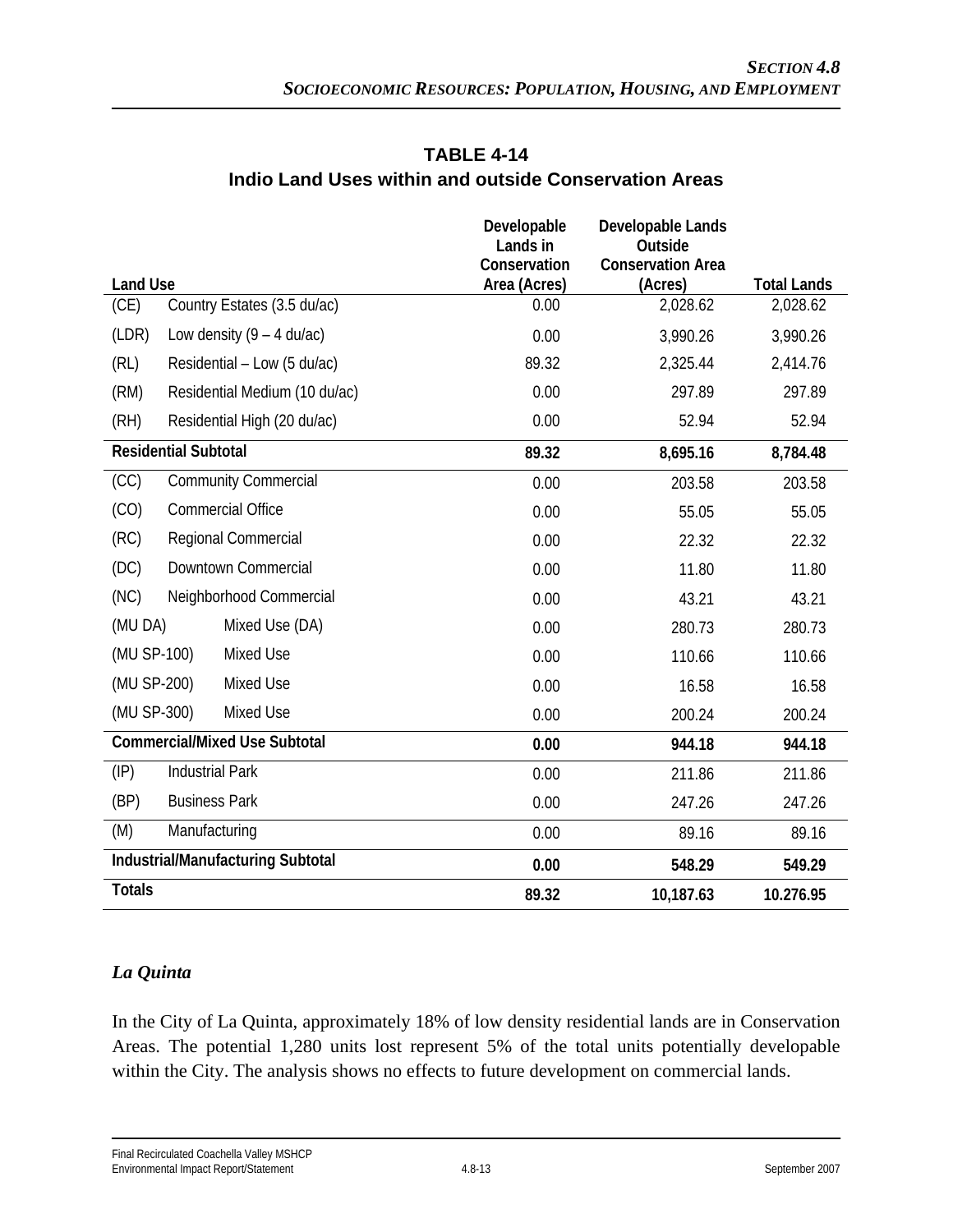Land uses within and outside Conservation Areas are shown in *Table 4-15*.

### **TABLE 4-15 La Quinta Land Uses within and outside Conservation Areas**

|                                                    | Developable<br>Lands in<br>Conservation<br>Area (Acres) | Developable Lands<br>Outside<br><b>Conservation Area</b><br>(Acres) | <b>Total Lands</b> |
|----------------------------------------------------|---------------------------------------------------------|---------------------------------------------------------------------|--------------------|
| <b>Land Use</b>                                    |                                                         |                                                                     |                    |
| (VLDR) Very Low Density Res (0 - 2 du/ac)          | 0.00                                                    | 318.69                                                              | 318.69             |
| (LDR)<br>Low Density ( $0 - 4$ du/ac)              | 426.33                                                  | 1,903.24                                                            | 2,329.57           |
| (MDR)<br>Med Density Res (up to 8 du/ac)           | 0.00                                                    | 204.89                                                              | 204.89             |
| (MHDR) Medium - High Density Res (0 - 12 du/ac)    | 0.00                                                    | 83.00                                                               | 83.00              |
| High Density Res $(0 - 16 \text{ du}/ac)$<br>(HDR) | 0.00                                                    | 65.09                                                               | 65.09              |
| <b>Residential Subtotal</b>                        | 426.33                                                  | 2,574.92                                                            | 3,001.25           |
| <b>Community Commercial</b><br>(CC)                | 0.00                                                    | 73.62                                                               | 73.62              |
| <b>Commercial Park</b>                             | 0.00                                                    | 41.36                                                               | 41.36              |
| Office                                             | 0.00                                                    | 35.82                                                               | 35.82              |
| (TC)<br><b>Tourist Commercial</b>                  | 0.00                                                    | 209.16                                                              | 209.16             |
| (VC)<br>Village Commercial                         | 0.00                                                    | 71.42                                                               | 71.42              |
| (NC)<br>Neighborhood Commercial                    | 0.00                                                    | 64.82                                                               | 64.82              |
| <b>Mixed Commercial</b><br>(M/RC)                  | 0.00                                                    | 234.32                                                              | 234.32             |
| <b>Commercial Subtotal</b>                         | 0.00                                                    | 730.52                                                              | 730.52             |
| Totals                                             | 426.33                                                  | 3,305.44                                                            | 3,731.77           |

### *City of Palm Desert*

In the City of Palm Desert, approximately 96.23 acres, or 81% of lands available for Hillside Residential (HR) development, would be in Conservation Areas under the MSHCP. This represents 144 units of a total potential number of units in this designation of 177 units. In the Medium Density Residential category, up to 128 units of the potential 657 units or 19% would be lost. Other impacts to residential lands are limited. No Affordable High Density development is located within Conservation Areas.

All of the lands available for Regional Commercial development (one acre) would be included in a Conservation Area. Approximately 84.1 acres of lands with other commercial designations are available outside the Conservation Areas and are not affected by the MSHCP.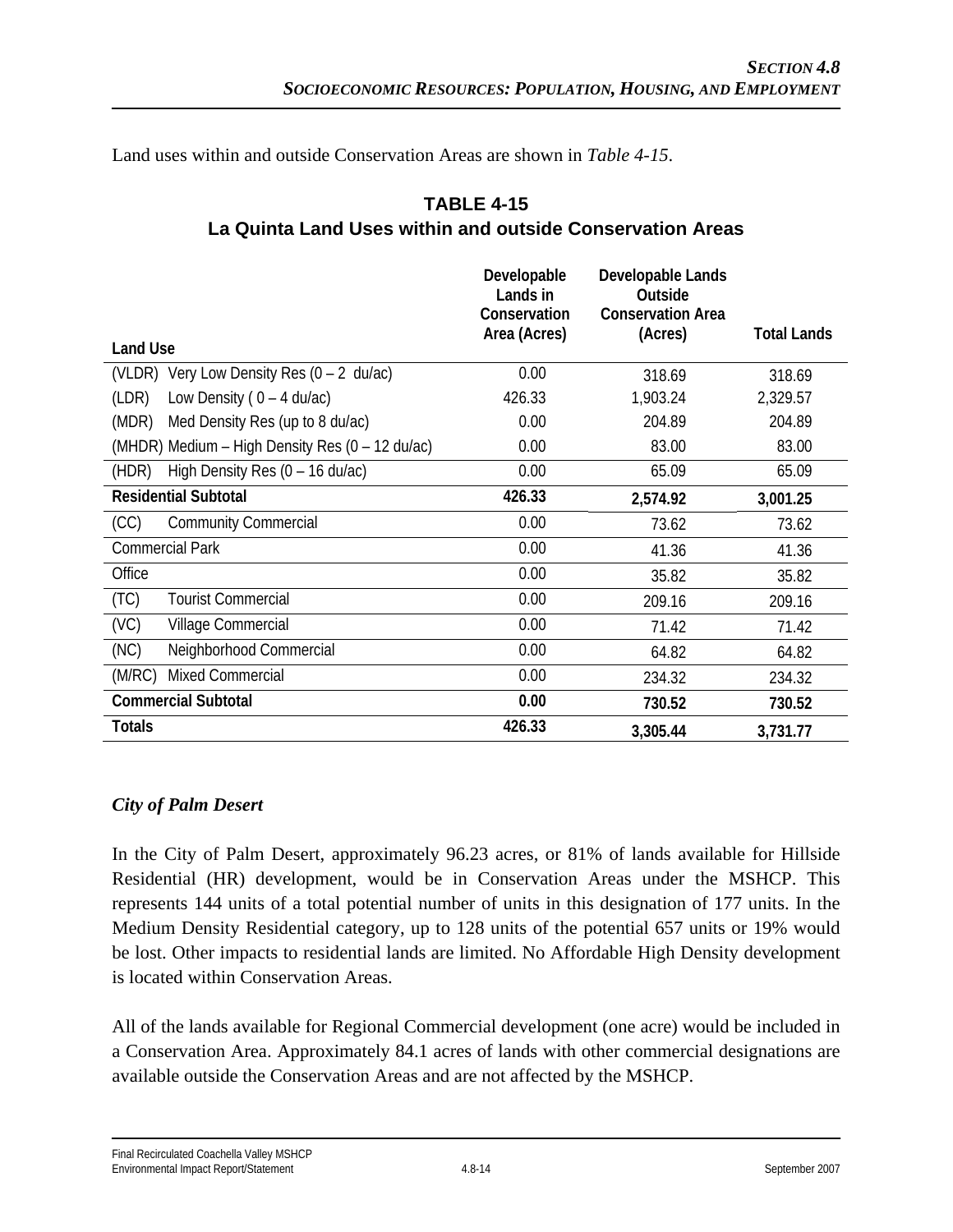Land uses within and outside Conservation Areas are shown in *Table 4-16*.

| <b>Land Use</b>                             | Developable<br>Lands in<br>Conservation<br>Area (Acres) | Developable Lands<br>Outside<br><b>Conservation Area</b><br>(Acres) | <b>Total Lands</b> |
|---------------------------------------------|---------------------------------------------------------|---------------------------------------------------------------------|--------------------|
| Hillside Planned Residential (2 du/ac)      | 96.23                                                   | 22.05                                                               | 118.28             |
| Low Density Residential $(3 - 5 du/ac)$     | 13.11                                                   | 1,132.02                                                            | 1,145.13           |
| Medium Density Residential ( $5 - 7$ du/ac) | 24.29                                                   | 100.86                                                              | 125.15             |
| Affordable High Density Res (15 - 25 du/ac) | 0.00                                                    | 35.42                                                               | 35.42              |
| <b>Planned Community Development</b>        | 0.00                                                    | 20.60                                                               | 20.60              |
| Residential Study Zone                      | 0.00                                                    | 154.39                                                              | 154.39             |
| <b>Residential Subtotal</b>                 | 133.63                                                  | 1,465.34                                                            | 1,598.97           |
| Core Commercial                             | 0.00                                                    | 2.34                                                                | 2.34               |
| <b>District Commercial</b>                  | 0.00                                                    | 77.06                                                               | 77.06              |
| <b>Office Professional</b>                  | 0.00                                                    | 4.70                                                                | 4.70               |
| Regional Commercial                         | 0.57                                                    | 0.00                                                                | 0.57               |
| <b>Commercial Subtotal</b>                  | 0.57                                                    | 84.10                                                               | 84.67              |
| <b>Commercial Industrial</b>                | 0.00                                                    | 664.38                                                              | 664.38             |
| Service Industrial                          | 0.00                                                    | 25.85                                                               | 25.85              |
| Low Density / Service Industrial            | 0.00                                                    | 117.77                                                              | 117.77             |
| <b>Industrial Subtotal</b>                  | 0.00                                                    | 808.00                                                              | 808.00             |
| <b>Totals</b>                               | 134.20                                                  | 2,357.45                                                            | 2,491.65           |

## **TABLE 4-16 Palm Desert Land Uses within and outside Conservation Areas**

## *City of Palm Springs*

As shown in *Table 4-17*, below, effects to future development in Palm Springs would be primarily to lands designated for Conservation, or in the Desert designation, which allow for one dwelling unit per 20 acres and 1/5-3.5 units per acre, respectively. Lands designated for Conservation and Desert provide for limited development due to the potential for sensitive environmental resources. Environmental constraints on these lands would therefore limit and possibly preclude future Development, the proposed MSHCP notwithstanding.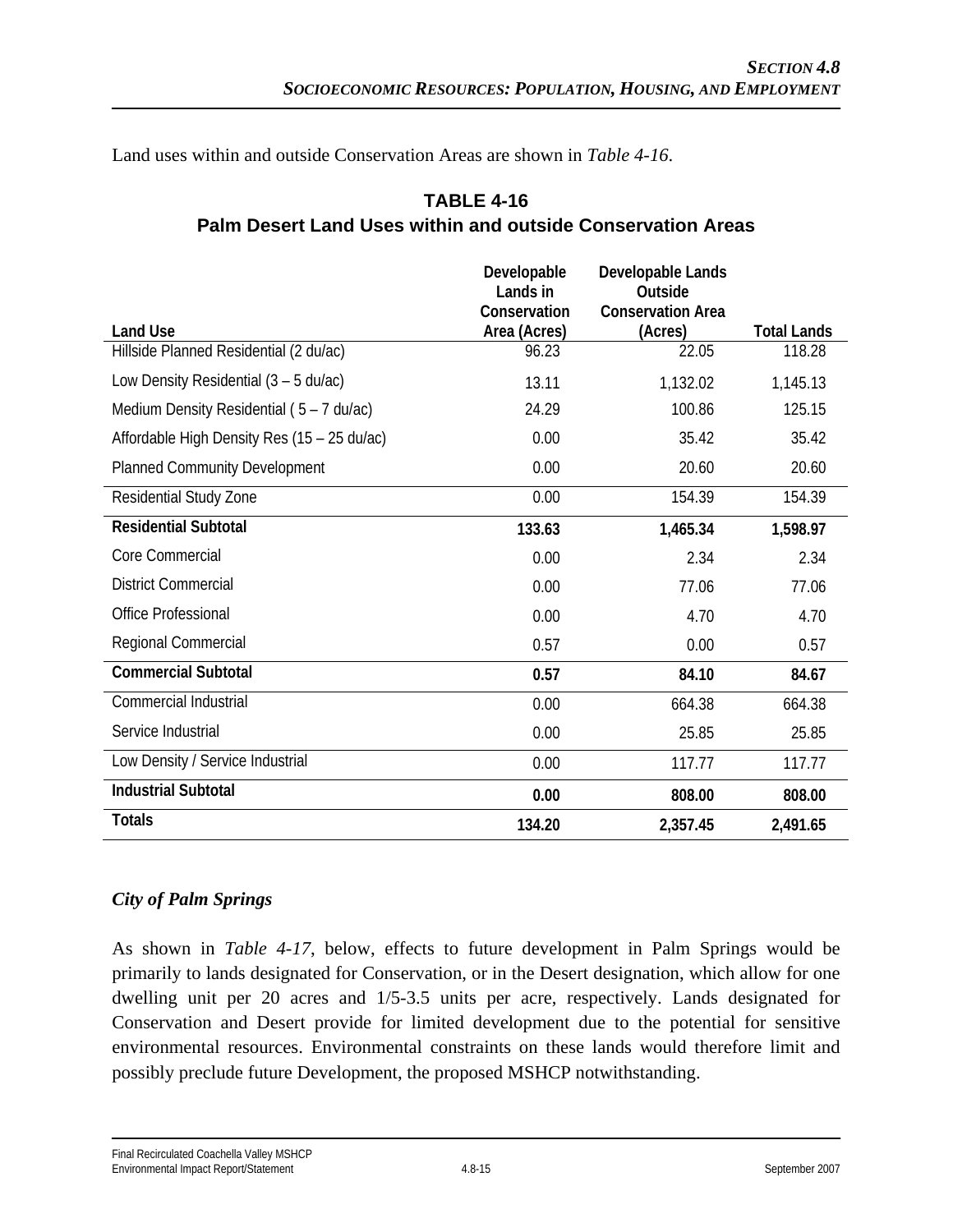|                                |                                               | Developable          | Developable             |                    |
|--------------------------------|-----------------------------------------------|----------------------|-------------------------|--------------------|
|                                |                                               | Lands in             | Lands                   |                    |
|                                |                                               | Conservation<br>Area | Outside<br>Conservation |                    |
| <b>Land Use</b>                |                                               | (Acres)              | Area (Acres)            | <b>Total Lands</b> |
| (C)                            | Conservation (1 du/20 ac)                     | 2,399.10             | 124.82                  | 2,523.92           |
| (CDL <sub>6</sub> )            | Density Controlled (6 du/ac)                  | 0.00                 | 423.70                  | 423.70             |
| (CDL 8)                        | Density Controlled (8 du/ac)                  | 0.00                 | 29.83                   | 29.83              |
| (D)                            | Desert (1/5-3.5 du/ac)                        | 2,096.44             | 276.99                  | 2373.43            |
| (L1)                           | Low Density Res. (1 du/ac)                    | 843.79               | 34.33                   | 878.12             |
| (L2)                           | Low Density Res. (2 du/ac)                    | 33.81                | 262.38                  | 296.19             |
| (L4)                           | Low Density Res. (4 du/ac)                    | 1.13                 | 302.78                  | 303.91             |
| (L6)                           | Low Density Res. (6 du/ac)                    | 0.00                 | 170.47                  | 170.47             |
| (M15)                          | Medium (12 - 15 du/ac)                        | 0.00                 | 104.75                  | 104.75             |
| <b>Residential Subtotal</b>    |                                               | 5,374.27             | 1,730.05                | 7,104.32           |
| (CSC)                          | <b>Community Shopping Center</b>              | 0.00                 | 10.28                   | 10.28              |
| (H 43/21)                      | High Density Res. (43 du/ac-Hotel 43/Apt. 21) | 0.00                 | 55.05                   | 55.05              |
| (H 43/30)                      | High Density Res. (Hotel 43/Apt. 30)          | 0.00                 | 7.69                    | 7.69               |
| (HC)                           | <b>Highway Commercial</b>                     | 0.00                 | 125.29                  | 125.29             |
| (GC)                           | <b>General Commercial</b>                     | 0.00                 | 48.57                   | 48.57              |
| (LSR)                          | Large Scale Resort (30 du/ac)                 | 0.00                 | 2.66                    | 2.66               |
| (RC)                           | <b>Resort Commercial</b>                      | 0.00                 | 16.30                   | 16.30              |
| (P)                            | Professional                                  | 0.00                 | 33.89                   | 33.89              |
| (CBD)                          | <b>Central Business District</b>              | 0.00                 | 3.68                    | 3.68               |
| <b>Commercial Subtotal</b>     |                                               | 0.00                 | 303.40                  | 303.40             |
| (EI) Energy/Industrial         |                                               | 0.00                 | 1047.44                 | 1047.44            |
| <b>IND Business/Industrial</b> |                                               | 108.79               | 956.13                  | 1064.92            |
| Industrial                     |                                               | 108.79               | 2,003.58                | 2,112.37           |
| <b>Totals</b>                  |                                               | 5,483.06             | 4,037.03                | 9,520.09           |

## **TABLE 4-17 Palm Springs Land Uses within and outside Conservation Areas**

However, since these lands allow development of one unit per 20 acres, or one unit per 5 acres, the allowance for development of 10% of the land within the Conservation Areas may allow for a substantial portion of these lands to be constructed, since a home and associated ancillary facilities could be sited on less than 10% of a parcel.

Approximately 88% and 96% of lands designated for low density residential development with allowable densities of one to two dwelling units per acre, respectively, would be affected by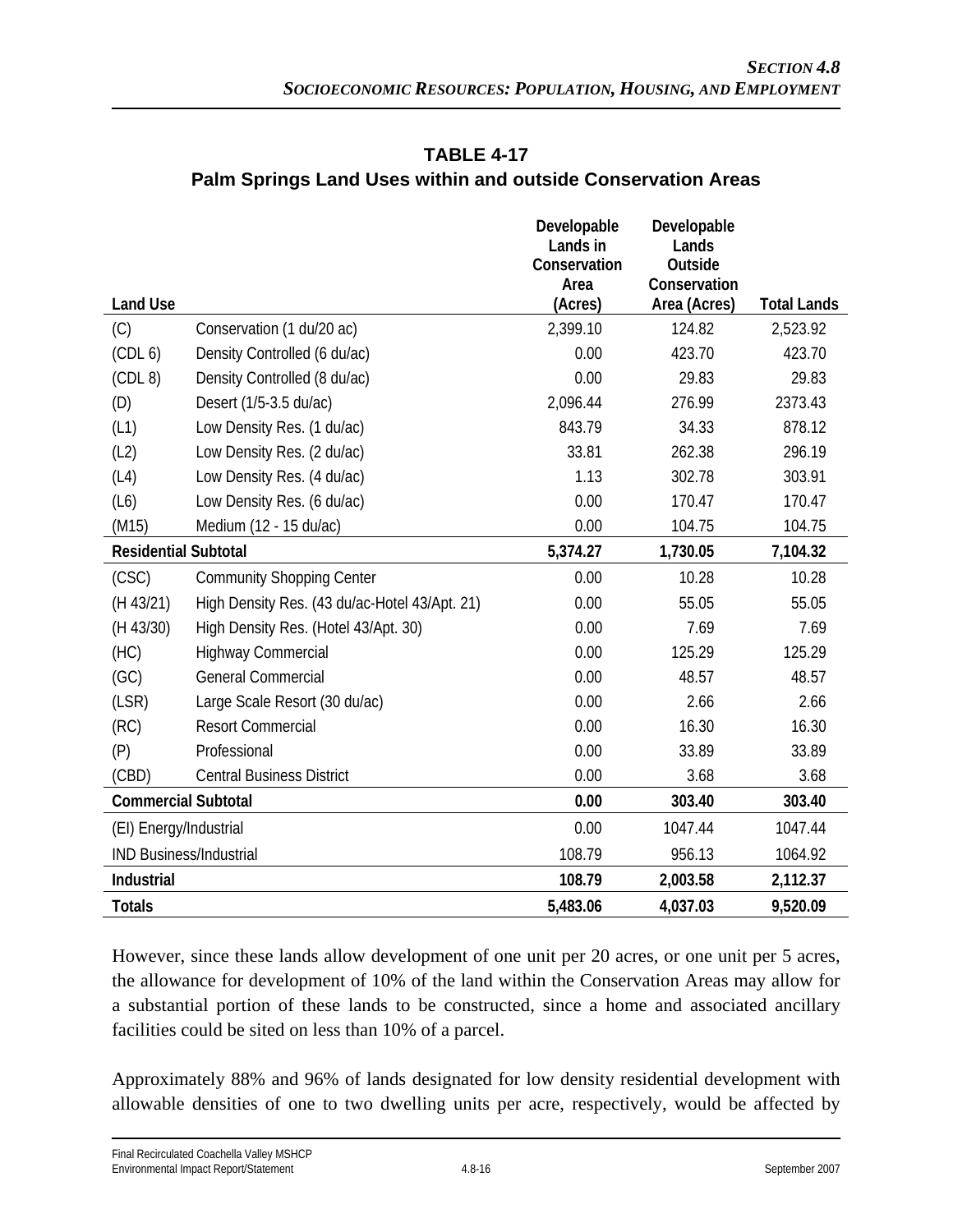proposed Conservation Areas. However, approximately 473.25 acres of lands with other low density designations occurring outside Conservation Areas in the City would remain available for future development. Additional lands designated for medium density development would also be available for development. Of the more than 12,300 units potentially buildable in the City, the implementation of the plan would result in the loss of 1,092 units, or 9% of the total potential housing stock.

No potentially developable commercial lands in Palm Springs would be within Conservation Areas under the proposed MSHCP. Approximately 10% of lands designated for Business/Industrial uses are located within Conservation Areas. However, approximately 108 of the 2,003.58 acres of lands designated for industrial development are located within Conservation Areas.

### *City of Rancho Mirage*

In Rancho Mirage, all lands designated for Hillside Reserve (R-HR) development would be in a Conservation Area under the proposed MSHCP. The R-HR designation allows for one dwelling unit per 640 acres. Since approximately 337.91 acres are available for such development in the City, buildout on these lands would result in only one dwelling unit. Approximately 4% of low density residential lands would be located within a Conservation Area. No potentially developable commercial or industrial lands would be within a Conservation Area.

Land uses within and outside Conservation Areas are shown in *Table 4-18*.

### *County of Riverside*

Impacts on future development on unincorporated Riverside County lands in the Plan Area are shown in *Table 4-19*. Approximately 95.7% of lands designated for Open Space Rural (OS-RUR) in the Plan Area would be in Conservation Areas. These lands provide for up to one single-family dwelling unit per 20 acres. Approximately 92.4% of lands designated for Rural Mountain (RM) would be in Conservation Areas; these lands allow for one dwelling unit per ten acres of land. According to the RCIP General Plan, approximately 70% of lands with the RM designation occur have slopes of  $25\%$  or greater.<sup>12</sup> However, since these lands allow development of one unit per 20 acres, or one unit per 10 acres, the allowance for development of 10% of the land within the Conservation Areas may allow for a substantial portion of these lands to be constructed, since a home and associated ancillary facilities could be sited on less than 10% of a parcel.

 $\overline{a}$ 12 Table LU-3, Land Use Designations Summary, RCIP General Plan, October 7, 2003.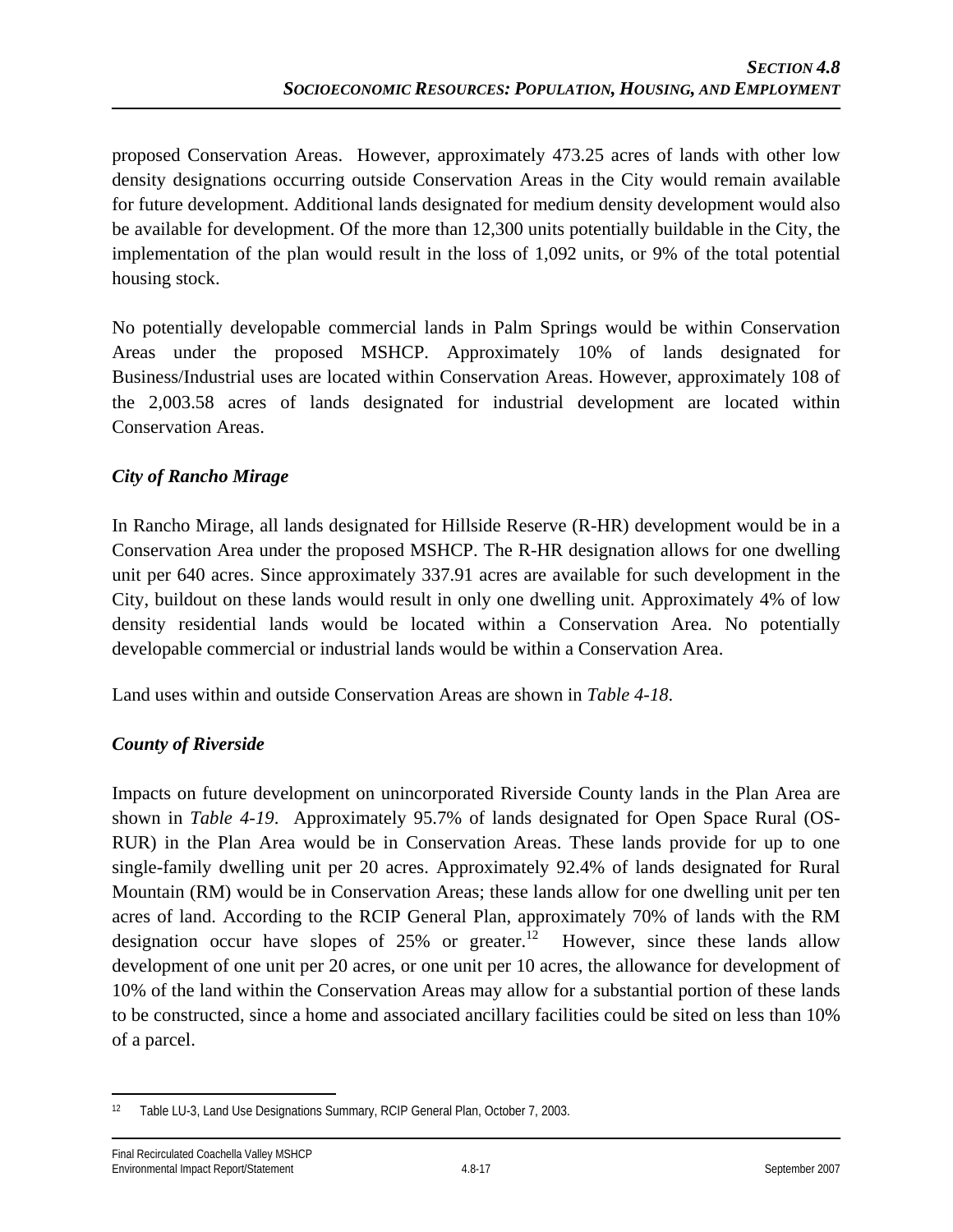|                                                  | Developable<br>Lands in<br>Conservation<br>Area | Developable<br>Lands<br>Outside<br>Conservation |                    |
|--------------------------------------------------|-------------------------------------------------|-------------------------------------------------|--------------------|
| <b>Land Use</b>                                  | (Acres)                                         | Area (Acres)                                    | <b>Total Lands</b> |
| Hillside Reserve (01du/640ac)<br>$(R-HR)$        | 337.91                                          | 0.00                                            | 337.91             |
| Low Density Res. (0-2 du/ac)<br>$(R-L)$          | 26.29                                           | 633.20                                          | 659.49             |
| Low Density Residential (0-3 du/ac)<br>$(R-L-3)$ | 0.00                                            | 168.43                                          | 168.43             |
| Medium Density Res. (0-5 du/ac)<br>$(R-M)$       | 0.00                                            | 321.25                                          | 321.25             |
| High Density Res. (0-9 du/ac)<br>$(R-H)$         | 0.00                                            | 171.54                                          | 171.54             |
| <b>Residential Subtotal</b>                      | 364.20                                          | 1,294.42                                        | 1,658.62           |
| <b>Community Commercial</b>                      | 0.00                                            | 114.56                                          | 114.56             |
| Commercial Neighborhood                          | 0.00                                            | 10.74                                           | 10.74              |
| <b>Commercial Office</b>                         | 0.00                                            | 72.38                                           | 72.38              |
| <b>General Commercial</b>                        | 0.00                                            | 4.72                                            | 4.72               |
| Mixed Use - Density Varies                       | 0.00                                            | 25.37                                           | 25.37              |
| <b>Commercial Subtotal</b>                       | 0.00                                            | 227.77                                          | 227.77             |
| Light Industrial                                 | 0.00                                            | 168.81                                          | 168.81             |
| <b>Industrial Subtotal</b>                       | 0.00                                            | 168.81                                          | 168.81             |
| <b>Totals</b>                                    | 364.20                                          | 1,691.00                                        | 2,055.20           |

## **TABLE 4-18 Rancho Mirage Land Uses within and outside Conservation Areas**

All lands designated for Estate Density Residential (EDR) in the Plan Area would be in a Conservation Area. These lands allow for up to one dwelling unit per two acres. Approximately 44.5% of lands designated for Rural Residential development, and 45.1% of lands designated for Very Low Density residential development, respectively, would be in a Conservation Area. Densities allowed on these lands range between one dwelling unit per five acres, and one dwelling unit per acre. The available residential lands would allow for a potential total of 37,000 additional dwelling units at buildout, of which 11,856 units, or 32%, would be affected by the plan.

As the analysis shows, future development under the MSHCP would largely impact lands designated for very low or low density residential development. Approximately 82,734 acres of potentially developable residential lands in the Plan Area would remain available to the County. These include approximately 47,818 acres of Agricultural lands, and  $10,623\pm$  acres of Rural Desert lands, which provide for development of one dwelling unit per 10 acres.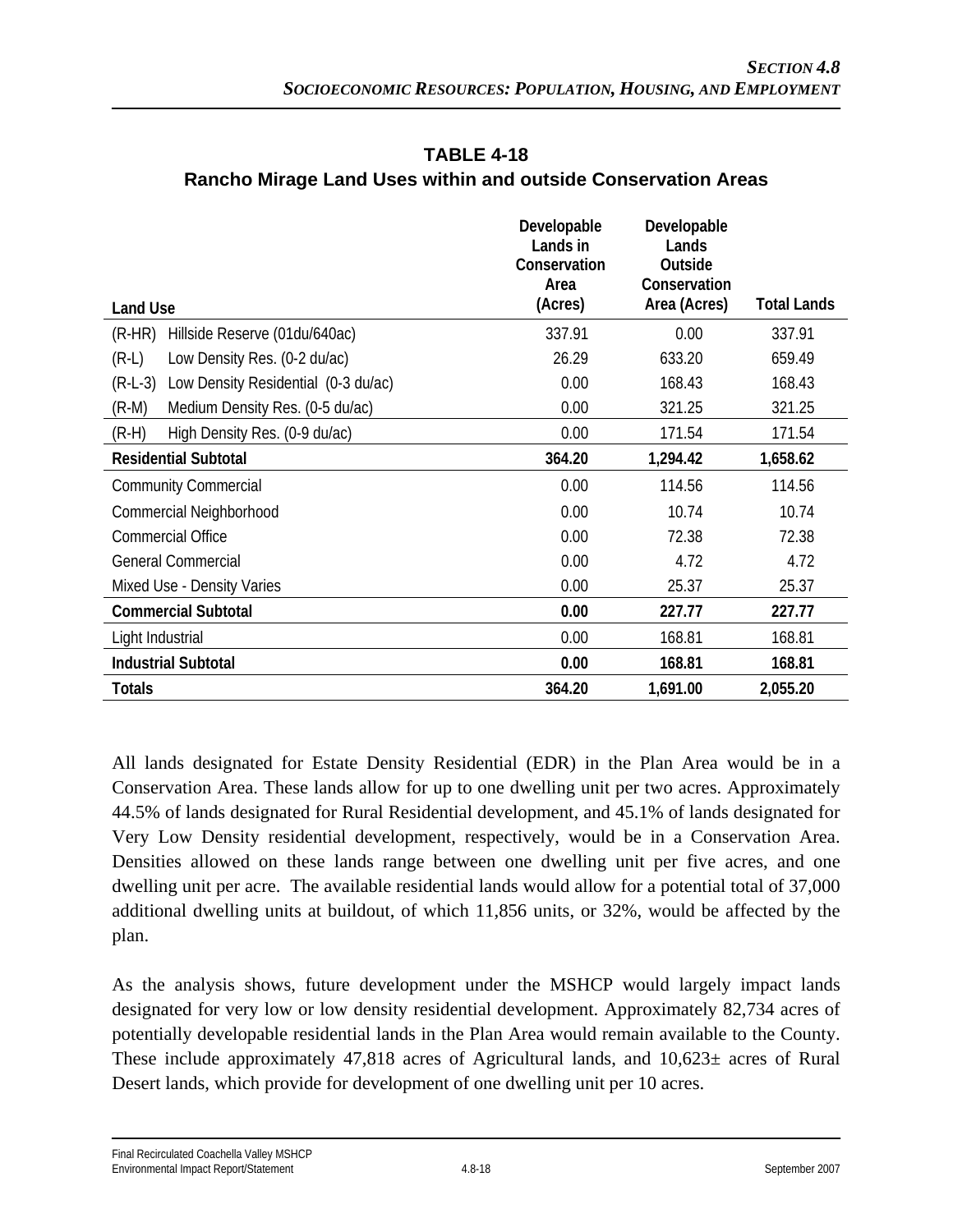|                             |                                                  | Developable<br>Lands in<br>Conservation | Developable<br><b>Lands Outside</b><br>Conservation |            |
|-----------------------------|--------------------------------------------------|-----------------------------------------|-----------------------------------------------------|------------|
|                             |                                                  | Area                                    | Area                                                | Total      |
| <b>Land Use</b>             |                                                  | (Acres)                                 | (Acres)                                             | Lands      |
| $(OS-RUR)$                  | Open Space Rural (1du/20ac)                      | 134,627.99                              | 6,062.10                                            | 140,690.09 |
| (AG)                        | Agriculture (1du/10ac)                           | 1,057.85                                | 47,818.83                                           | 48,876.68  |
| (RD)                        | Rural Desert (1du/10ac)                          | 5,317.61                                | 10,622.53                                           | 15,940.14  |
| (RM)                        | Rural Mountain (1du/10ac)                        | 2,502.12                                | 206.91                                              | 2,709.03   |
| (RR)                        | Rural Residential (1du/5ac)                      | 6,380.88                                | 7,944.17                                            | 14,325.05  |
| (EDR)                       | Estate Density Residential (1 du/2 ac)           | 455.08                                  | 0.00                                                | 455.08     |
| (VLDR)                      | Very Low Density Residential (1du/ac)            | 1,928.98                                | 2,345.16                                            | 4,274.14   |
| (LDR)                       | Low Density Residential (2du/ac)                 | 58.40                                   | 5,488.19                                            | 5,546.59   |
| (MDR)                       | Medium Density Residential (2-5 du/ac)           | 231.82                                  | 1,520.09                                            | 1,751.91   |
| (MHDR)                      | Medium High Density Residential (5-8 du/ac)      | 0.00                                    | 468.07                                              | 468.07     |
| (HDR)                       | High Density Residential (814 du/ac)             | 0.00                                    | 218.17                                              | 218.17     |
| (CC)                        | Community Center (5-40 du/ac)                    | 0.00                                    | 39.84                                               | 39.84      |
| <b>Residential Subtotal</b> |                                                  | 152,560.73                              | 82,734.08                                           | 235,294.81 |
| (CR)                        | <b>Commercial Retail</b>                         | 26.77                                   | 965.63                                              | 992.40     |
| (CT)                        | <b>Commercial Tourist</b>                        | 42.39                                   | 348.05                                              | 390.44     |
| <b>Commercial Subtotal</b>  |                                                  | 69.16                                   | 1,313.68                                            | 1,382.84   |
| (BP)                        | <b>Business Park</b>                             | 350.46                                  | 391.36                                              | 741.82     |
| (LI)                        | Light Industrial                                 | 290.44                                  | 5,659.06                                            | 5,949.50   |
| (HI)                        | Heavy Industrial                                 | 0.00                                    | 414.45                                              | 414.45     |
|                             | <b>Industrial Subtotal</b><br>640.90<br>6,464.87 |                                         | 7,105.77                                            |            |
| <b>Totals</b>               |                                                  | 153,270.79                              | 90,512.63                                           | 243,783.42 |

# **TABLE 4-19 Riverside County Land Uses within and outside Conservation Areas**

**Source:** CVAG, November 2003

It is also important to note that much of the land outside Conservation Areas in the County is designated for very low density residential land uses, and could be converted to higher densities to compensate for the loss of housing units in the Conservation Areas. This is particularly true of the Rural Desert and Rural Residential lands, which represent a total of 18,566.7 acres outside the Conservation Areas available for development, and allow one unit per ten acres and one unit per 5 acres, respectively. Increases in densities to these lands alone could accommodate all the units on land conserved through Plan implementation. Therefore, while the proposed MSHCP would result in conservation of substantial amounts of very low density residential lands,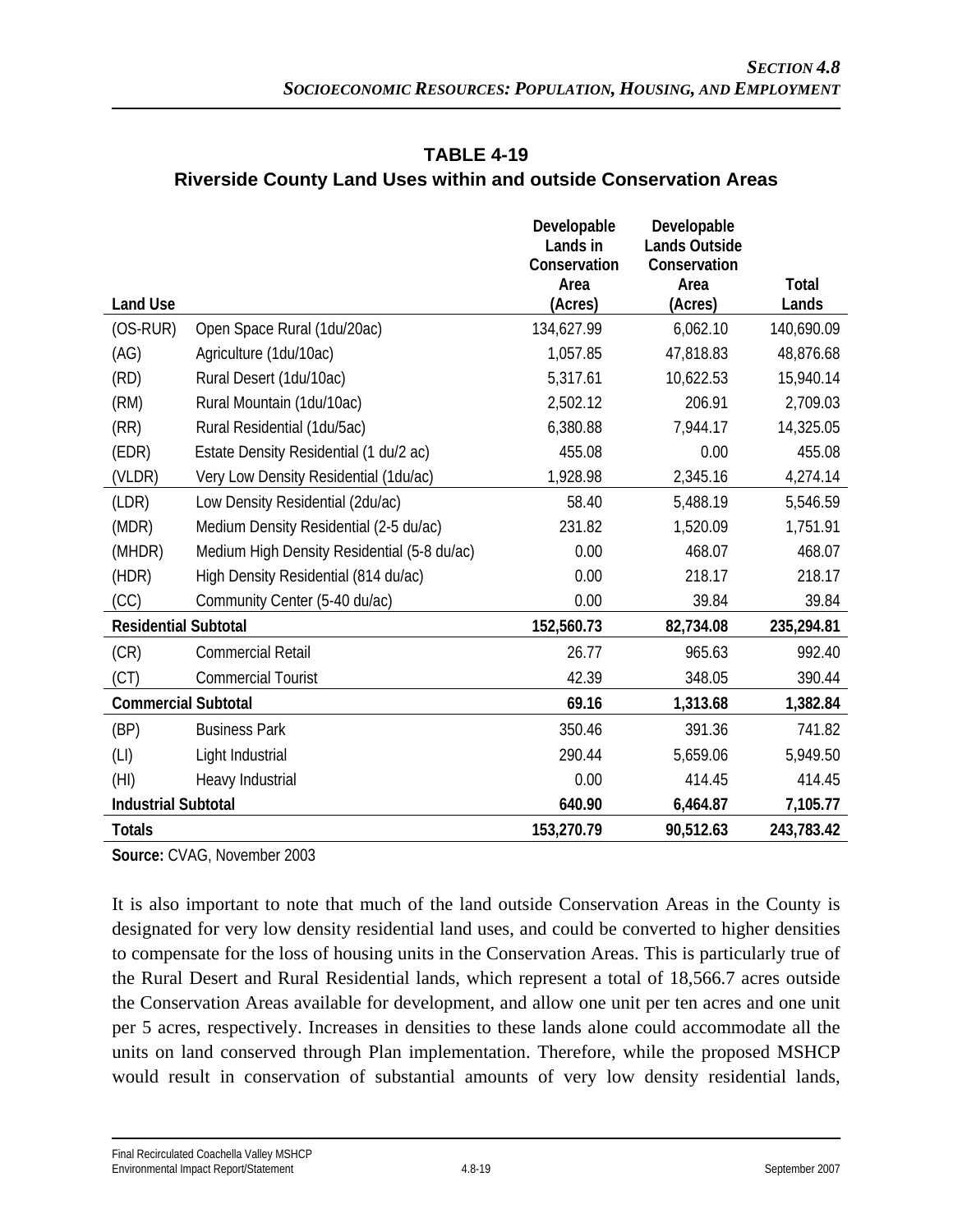sufficient lands with potential for residential development would remain available to the County for such development through the plan's implementation.

Approximately 89% and 97% of lands with potential for commercial retail and commercial tourist development, respectively, would remain available to the County for future development. Of the 1,382 acres of commercial land available, conservation would remove 69 acres, or 5% of the total land available. Approximately 9% of lands designated for industrial or business park development would be in a Conservation Area. Approximately 6,464.87 acres of potentially developable lands designated for industrial uses would remain available to the County with a loss of 641 acres. Based on this analysis, therefore, it appears there are sufficient potentially developable industrial lands available in the Plan Area to provide the County with future industrial development opportunities.

In summary, *Tables 4-10* to *4-19* describe the total lands located within and outside of Conservation Areas by land use designation throughout the Plan Area.

*Tables 4-20* to *4-22* describe acreages of potential impacts to residential, commercial, and industrial lands in the Plan Area.

|                         | Developable Lands | Developable Lands           | Total              |
|-------------------------|-------------------|-----------------------------|--------------------|
|                         | In Conservation   | <b>Outside Conservation</b> | <b>Residential</b> |
| City                    | Area (acres)      | Area (acres)                | Lands (acres)      |
| <b>Cathedral City</b>   | 866.73            | 1,060.53                    | 1,927.26           |
| Coachella               | 299.46            | 6,086.16                    | 6,385.62           |
| Desert Hot Springs      | 1,374.08          | 4,993.89                    | 6,367.98           |
| <b>Indian Wells</b>     | 1.32              | 670.01                      | 671.33             |
| Indio                   | 89.32             | 8,695.16                    | 8,784.48           |
| La Quinta               | 426.33            | 2,574.92                    | 3,001.25           |
| Palm Desert             | 133.63            | 1,465.34                    | 1,598.97           |
| Palm Springs            | 5,374.27          | 1,730.05                    | 7,104.32           |
| Rancho Mirage           | 364.20            | 1,294.42                    | 1,658.62           |
| <b>Riverside County</b> | 152,560.73        | 82,734.08                   | 235,294.81         |
| <b>TOTAL</b>            | 161,490.08        | 111,304.56                  | 272,794.64         |

# **TABLE 4-20 Potential Impacts to Residential Lands in the Plan Area**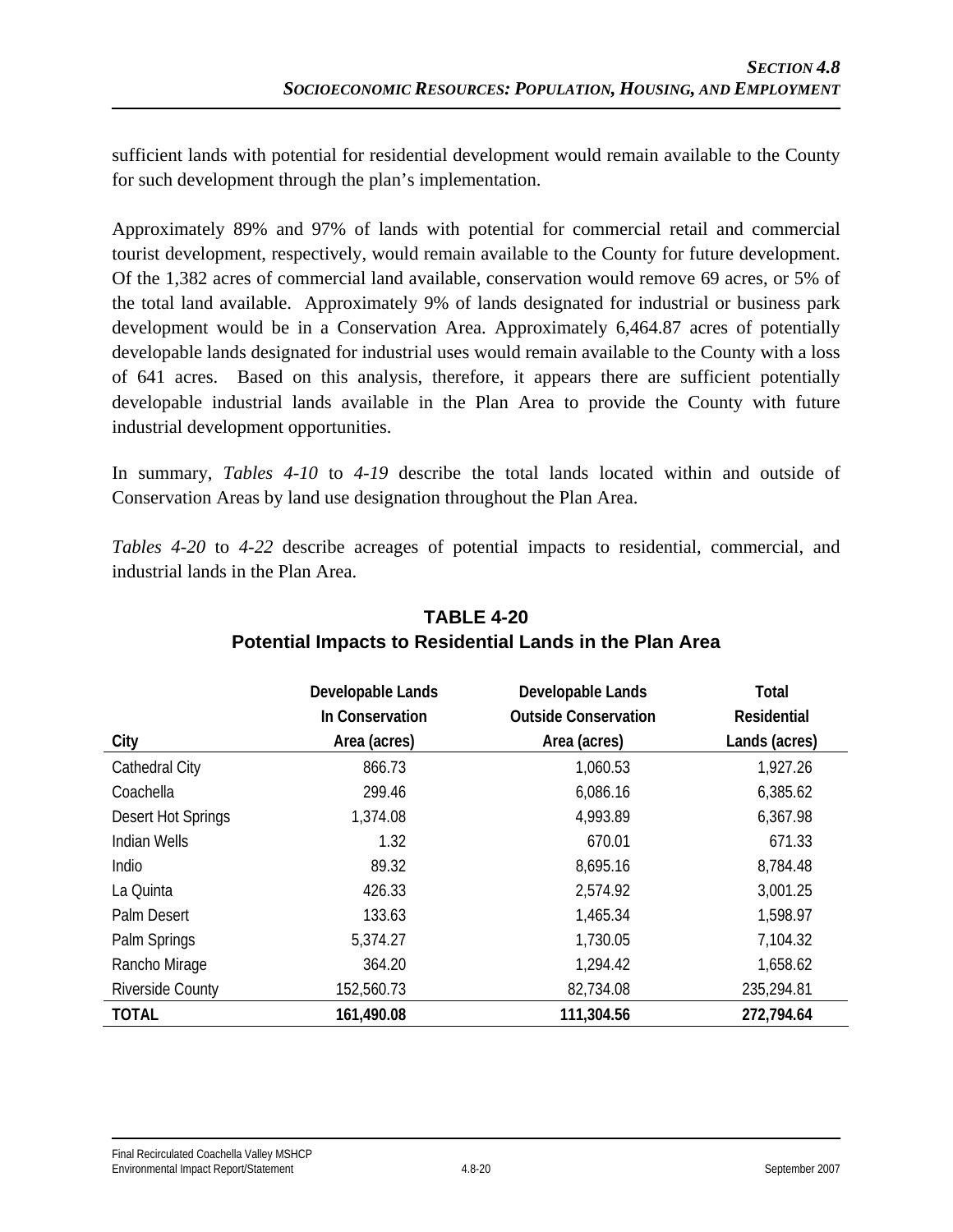| City                    | Developable Lands<br>In Conservation<br>Area (acres) | Developable Lands<br><b>Outside Conservation</b><br>Area (acres) | Total<br>Commercial<br>Lands (acres) |
|-------------------------|------------------------------------------------------|------------------------------------------------------------------|--------------------------------------|
| <b>Cathedral City</b>   | 0.00                                                 | 288.22                                                           | 288.22                               |
| Coachella               | 0.00                                                 | 3,757.45                                                         | 3,757.45                             |
| Desert Hot Springs*     | 0.00                                                 | 363.75                                                           | 363.75                               |
| <b>Indian Wells</b>     | 0.00                                                 | 284.88                                                           | 284.88                               |
| Indio                   | 0.00                                                 | 944.18                                                           | 944.18                               |
| La Quinta               | 0.00                                                 | 730.52                                                           | 730.52                               |
| Palm Desert             | 0.57                                                 | 84.10                                                            | 84.67                                |
| Palm Springs            | 0.00                                                 | 303.40                                                           | 303.40                               |
| Rancho Mirage           | 0.00                                                 | 227.77                                                           | 227.77                               |
| <b>Riverside County</b> | 69.16                                                | 1,313.68                                                         | 1,382.84                             |
| <b>TOTAL</b>            | 69.73                                                | 8,297.95                                                         | 8,367.68                             |

### **TABLE 4-21 Potential Impacts to Commercial Lands in the Plan Area**

\* There are 8.69 acres of developable lands designated as C-G within the City of Desert Hot Springs (which is not a Permittee to the Plan) in Conservation Areas; however, these lands have been permitted and are therefore not included in this table.

# **TABLE 4-22**

#### **Potential Impacts to Industrial Lands in the Plan Area**

|                         | Developable Lands<br>In Conservation | Developable Lands<br><b>Outside Conservation</b> | Total<br><b>Industrial</b> |
|-------------------------|--------------------------------------|--------------------------------------------------|----------------------------|
| City                    | Area (acres)                         | Area (acres)                                     | Lands (acres)              |
| <b>Cathedral City</b>   | 86.07                                | 394.04                                           | 480.11                     |
| Coachella               | 0.00                                 | 3,317.14                                         | 3,317.14                   |
| Desert Hot Springs      | 38.48                                | 467.61                                           | 506.09                     |
| <b>Indian Wells</b>     | N/A                                  | N/A                                              | N/A                        |
| Indio                   | 0.00                                 | 548.29                                           | 548.29                     |
| La Quinta               | N/A                                  | N/A                                              | N/A                        |
| Palm Desert             | 0.00                                 | 808.00                                           | 808.00                     |
| Palm Springs            | 108.79                               | 2,003.58                                         | 2,112.37                   |
| Rancho Mirage           | 0.00                                 | 168.81                                           | 168.81                     |
| <b>Riverside County</b> | 640.90                               | 6,464.87                                         | 7,105.77                   |
| <b>TOTAL</b>            | 874.24                               | 14,172.34                                        | 15,046.58                  |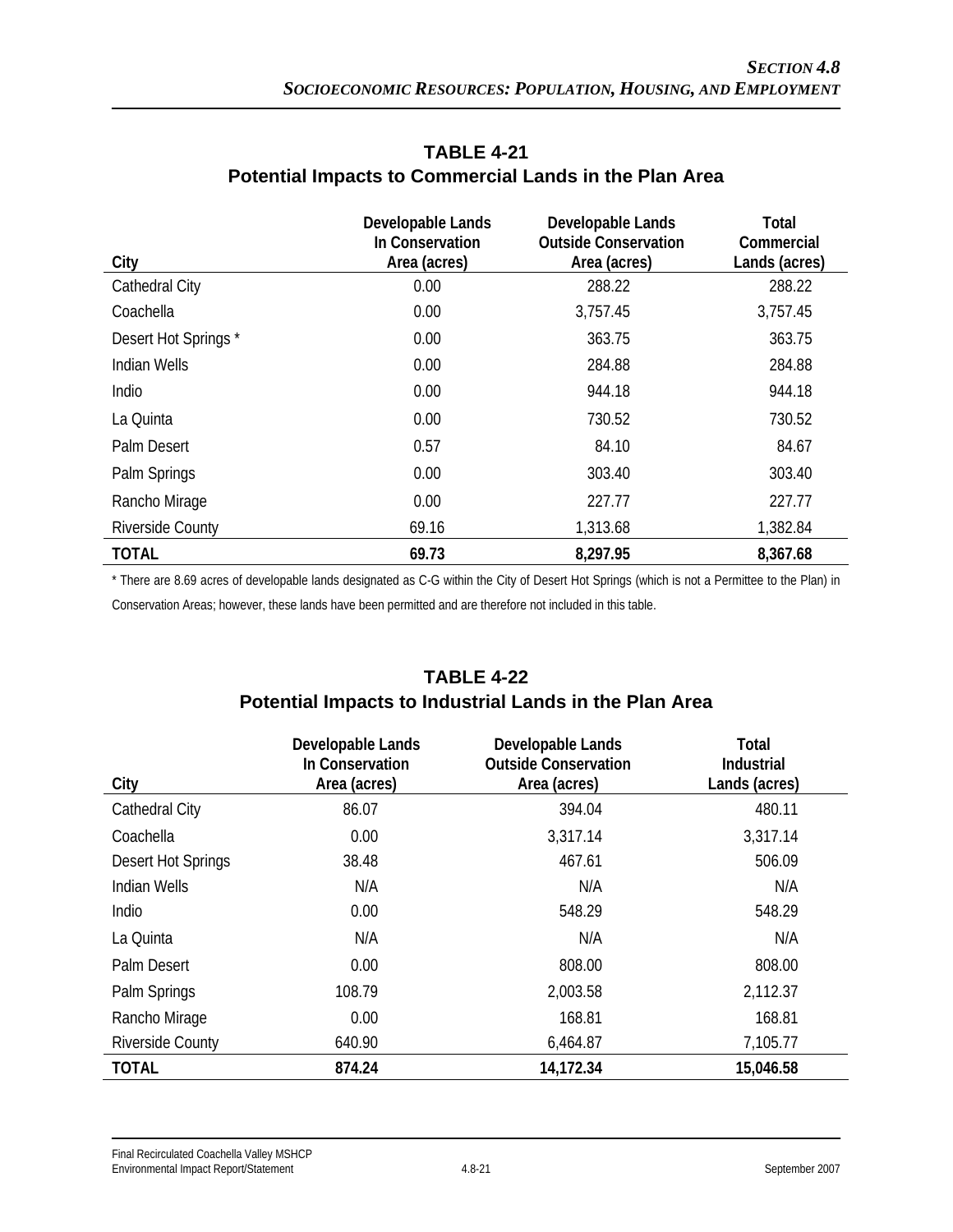#### **C. Impacts Associated with Growth Constraints**

The following discussion examines potential constraints resulting from the proposed MSHCP using a categorical analysis of impacts on future development of residential, commercial, and industrial lands for the overall Plan Area. Generally, the Plan would not restrict growth because, although the Conservation Areas would change precise location where growth may occur, the Plan also allows 111,304.56 acres to be developed outside the Conservation Areas and approximately 22,420 acres within the Conservation Areas.

#### **D. Impacts on Affordable Housing**

Affordable housing generally occurs on lands designated for medium to high density residential development. For most jurisdictions, potential impacts to future residential development occur on lands designated for very limited to low density residential.

*Table 4-23* summarizes total developable lands within the Plan Area that are designated for medium and high density residential development.

| City                        | Developable<br>Lands in<br><b>Conservation Area</b><br>(Acres) | Developable<br>Lands<br>Outside<br>Conservation<br>Area (Acres) | <b>Total Lands (Acres)</b> | Percentage<br>Assigned to<br>Conservation<br>(Acres) |
|-----------------------------|----------------------------------------------------------------|-----------------------------------------------------------------|----------------------------|------------------------------------------------------|
| <b>Medium Density</b>       |                                                                |                                                                 |                            |                                                      |
| Cathedral City              | 0.00                                                           | 29.92                                                           | 29.92                      | 0.00%                                                |
| Coachella                   | 0.00                                                           | 222.67                                                          | 222.67                     | 0.00%                                                |
| Desert Hot Springs          | 0.00                                                           | 108.08                                                          | 108.08                     | 0.00%                                                |
| <b>Indian Wells</b>         | 0.00                                                           | 49.50                                                           | 49.50                      | 0.00%                                                |
| Indio                       | 0.00                                                           | 297.89                                                          | 297.89                     | 0.00%                                                |
| La Quinta                   | 0.00                                                           | 204.89                                                          | 204.89                     | 0.00%                                                |
| Palm Desert                 | 24.29                                                          | 100.86                                                          | 125.15                     | 19.40%                                               |
| Palm Springs                | 0.00                                                           | 104.75                                                          | 104.75                     | 0.00%                                                |
| Rancho Mirage               | 0.00                                                           | 321.25                                                          | 321.25                     | 0.00%                                                |
| <b>Riverside County</b>     | 231.82                                                         | 1,520.09                                                        | 1,751.91                   | 13.23%                                               |
| <b>Medium Density Total</b> | 256.11                                                         | 2,959.90                                                        | 3,216.01                   |                                                      |
| <b>Medium High Density</b>  |                                                                |                                                                 |                            |                                                      |
| Cathedral City              | N/A                                                            | N/A                                                             | N/A                        | N/A                                                  |
| Coachella                   | N/A                                                            | N/A                                                             | N/A                        | N/A                                                  |
| Desert Hot Springs          | N/A                                                            | N/A                                                             | N/A                        | N/A                                                  |
| <b>Indian Wells</b>         | 0.00                                                           | 39.05                                                           | 39.05                      | 0.00%                                                |
| Indio                       | N/A                                                            | N/A                                                             | N/A                        | N/A                                                  |

## **TABLE 4-23 Medium- to High-Density Residential Lands in the Plan Area**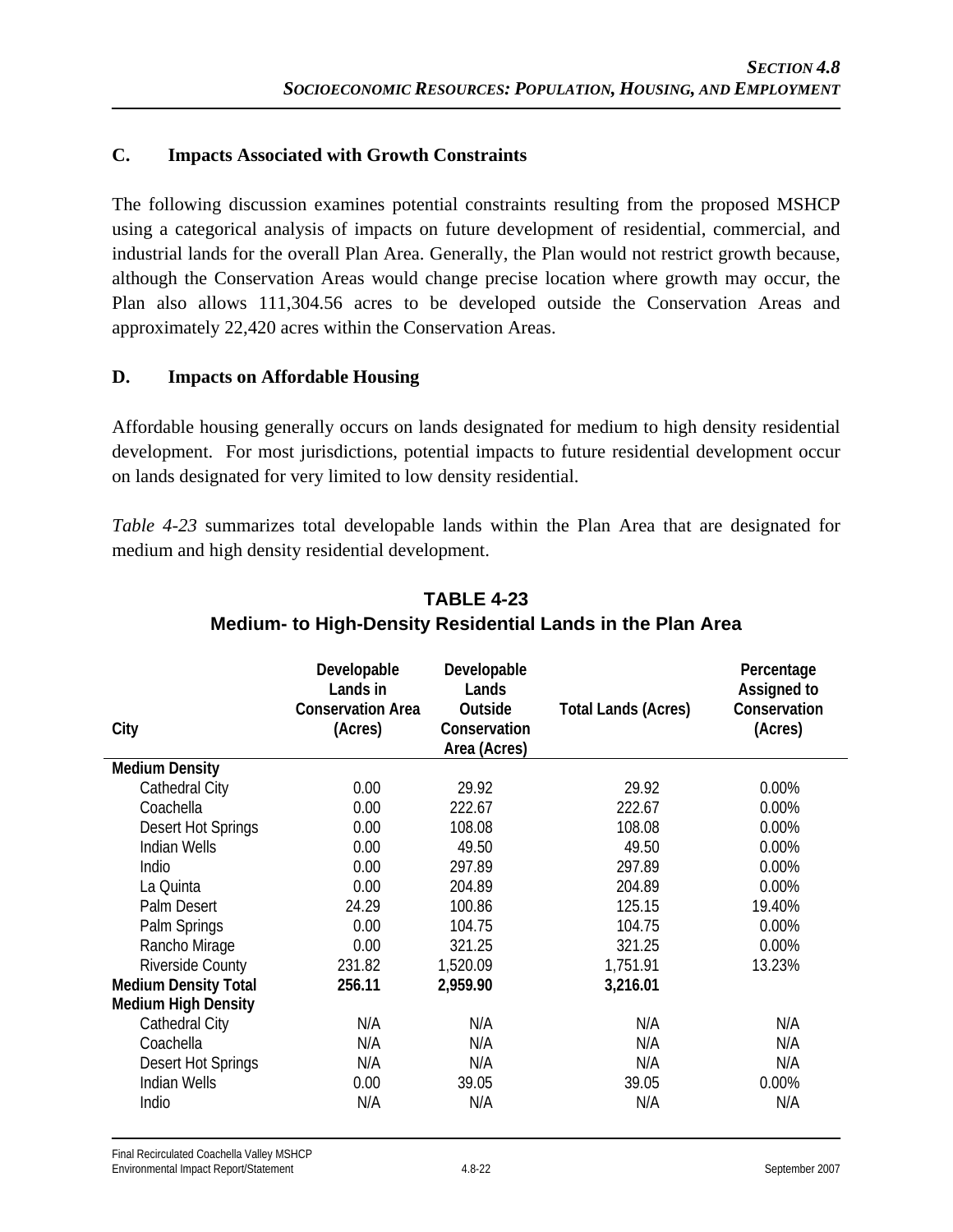| $1$ UDLL 4-29 (COIIL)            |              |                      |                    |              |
|----------------------------------|--------------|----------------------|--------------------|--------------|
|                                  | Developable  | Developable          |                    | Percentage   |
|                                  | Lands in     | <b>Lands Outside</b> |                    | Assigned to  |
|                                  | Conservation | Conservation         | <b>Total Lands</b> | Conservation |
| City                             | Area (Acres) | Area (Acres)         | (Acres)            | (Acres)      |
| La Quinta                        | 0.00         | 83.00                | 83.00              | 0.00%        |
| Palm Desert                      | N/A          | N/A                  | N/A                | N/A          |
| Palm Springs                     | N/A          | N/A                  | N/A                | N/A          |
| Rancho Mirage                    | N/A          | N/A                  | N/A                | N/A          |
| Riverside County                 | N/A          | 468.07               | 468.07             | 0.00%        |
| <b>Medium High Density Total</b> | 0.00         | 590.12               | 590.12             |              |
| <b>High Density</b>              |              |                      |                    |              |
| Cathedral City                   | N/A          | N/A                  | N/A                | N/A          |
| Coachella                        | 0.00         | 31.04                | 31.04              | 0.00%        |
| Desert Hot Springs               | 40.38        | 923.23               | 963.62             | 4.19%        |
| <b>Indian Wells</b>              | N/A          | N/A                  | N/A                | N/A          |
| Indio                            | 0.00         | 52.94                | 52.94              | 0.00%        |
| La Quinta                        | 0.00         | 65.09                | 65.09              | 0.00%        |
| Palm Desert                      | 0.00         | 35.42                | 35.42              | 0.00%        |
| Palm Springs*                    | 0.00         | 62.74                | 62.74              | 0.00%        |
| Rancho Mirage                    | 0.00         | 171.54               | 171.54             | 0.00%        |
| Riverside County**               | 0.00         | 258.01               | 258.01             | 0.00%        |
| <b>High Density Total</b>        | 40.38        | 1,600.01             | 1,640.39           |              |

**TABLE 4-23 (***cont.)*

Includes lands in the H43/21 and H43/30 designations.

\*\* Includes lands in the High and Community Center designations.

As shown in the table above, there are a total of  $3,216.01\pm$  acres of potentially developable medium density residential lands in the Plan Area, of which  $256.11 \pm \text{occur}$  in the Conservation Areas. Therefore, at least  $2.959.9\pm$  acres would be potentially developable for medium density residences.

There are  $590.12\pm$  acres of lands with potential for development for medium-high density residences in the Plan Area. All of these lands occur outside the Conservation Area. Therefore, there are no impacts to future development of potentially developable medium-high density lands.

Of the approximately 1,640.39 acres in the Plan Area with potential for high density residential development,  $1,600.01\pm$  acres occur outside the Conservation Area. The remaining  $40.38\pm$  acres occur in the Conservation Areas; this constitutes a relatively small portion of the total lands and potential units.

In most jurisdictions, there would be minimal or no impact on affordable housing, since lands designated for medium to high-density residential development occur outside the Conservation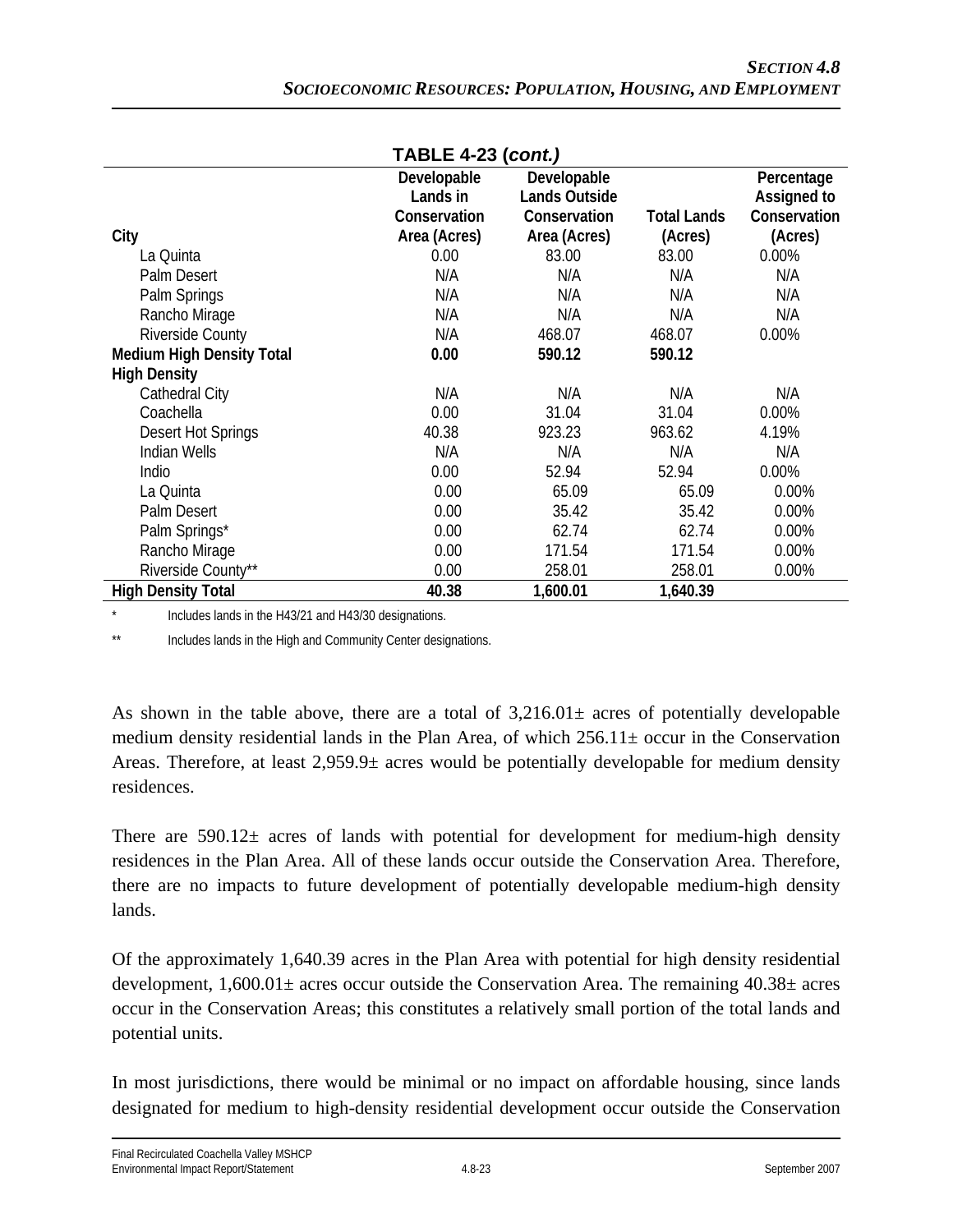Areas. An exception to this trend occurs in Palm Desert. In Palm Desert, approximately 19.4% of lands with potential for medium density development are located in the Conservation Areas. There are approximately 1,465.34 acres in Palm Desert with residential development potential outside the Conservation Area. Of these, approximately 35.42 acres are designated for high density residential development, none of which occur in the Conservation Area.

In total, lands in Conservation Areas throughout the Plan Area represent only 5.4% of the total medium and high density lands available for development. As with other land use designations, as discussed above, the individual jurisdictions would continue to have the ability to change their General Plans to accommodate either increased density or increased acreage in more dense land uses to accommodate market pressures for this small loss in medium and high density lands.

### **E. Impacts to Employment**

The potential impacts of the proposed MSHCP on creation of jobs within the Plan Area may be characterized by a review of the land uses that occur in the Conservation Areas. As has been shown throughout this analysis, the majority of potentially developable lands that occur in the Conservation Areas within each jurisdiction are designated for very low and low density residential development. Residential land uses have limited potential to generate jobs. In general, they may generate a limited number of short-term construction jobs.

Residential development may also generate jobs associated with landscaping, and a limited number of domestic service positions, which are generally lower paying positions. Should lands designated for residential development in the Conservation Areas be allowed instead to develop, employment generation resulting directly from this development is likely to be limited.

Lands designated for commercial and industrial development have the potential to directly generate employment in the Plan Area. As shown in *Table 4-21*, of the 8,367.68 acres of land with potential for commercial development in the Plan Area, approximately 70 acres (or approximately 1%) occur in Conservation Areas. The commercial lands within Conservation Areas represent less than 1% of the total lands. The loss in potential employment could be expected to be equivalent to the loss in leasable retail space.

In the Plan Area, there are 15,046.58 acres of designated industrial lands that are potentially developable. Of these, only 1,035.85 acres occur in the Conservation Areas. The industrial lands within Conservation Areas represent approximately 7% of the developable lands. The loss in potential employment could be expected to be equivalent to the loss in industrial space.

Therefore, under the MSHCP, the vast majority of potentially developable commercial and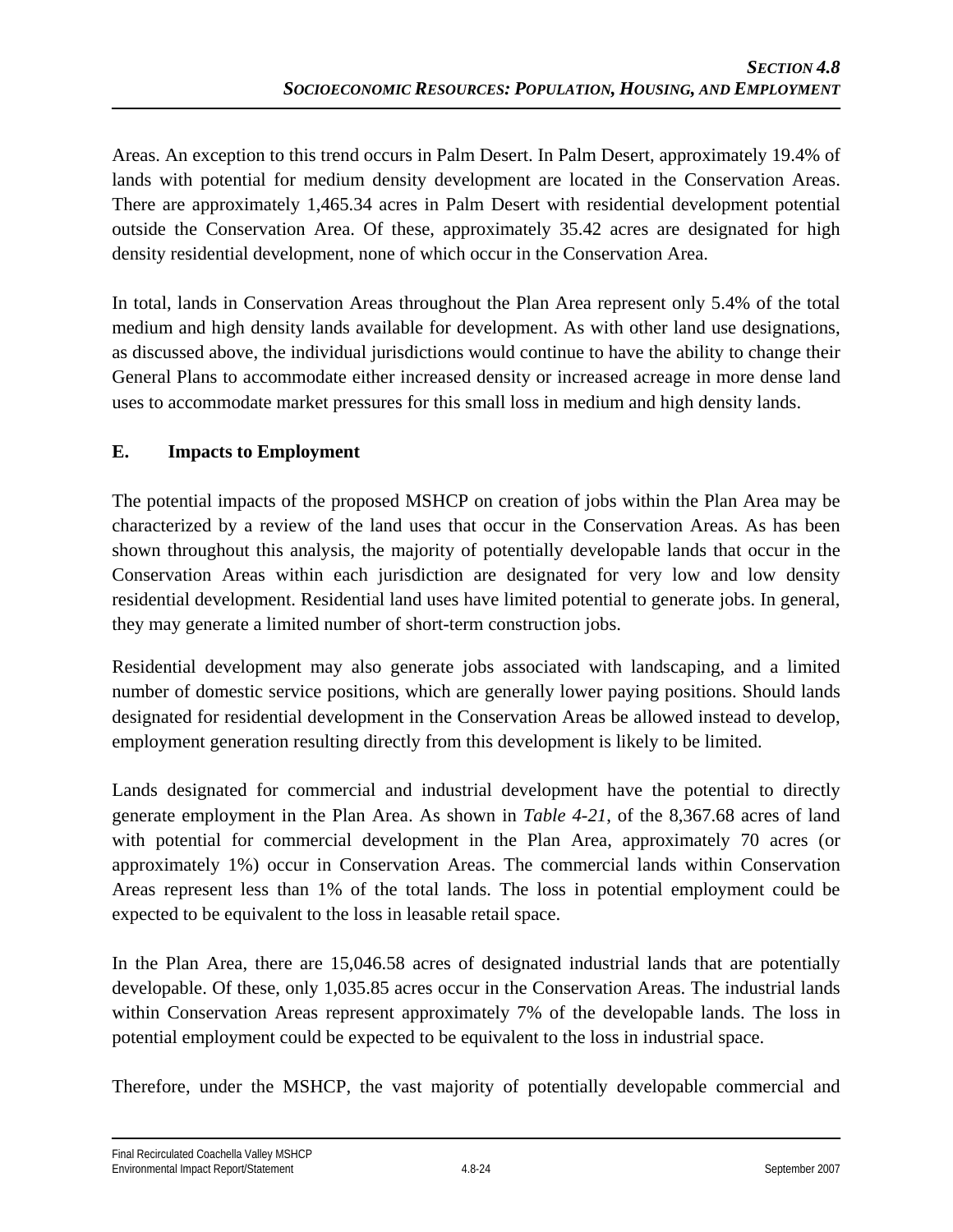industrial lands in the Plan Area would remain available for development, and resulting job generation.

### **F. Other Impacts**

The Proposed Action/Preferred Alternative would not directly induce substantial population growth in the Plan Area as the Plan does not propose any new construction. To the extent the Plan provides Take Authorization for Covered Activities, which include residential, commercial, and industrial Development, as well as public infrastructure projects, the Plan could be construed as facilitating substantial growth. This growth is, however, what is currently projected for the Plan Area in the Local Permittees' general plans, and, absent the Plan, it is assumed that this growth would still take place, although it might be delayed to some degree by the necessity of projects that would result in Take having to obtain their own Take Permits. The Proposed Action/Preferred Alternative is not, therefore, expected to have a significant adverse impact by inducing substantial population growth for CEQA analysis purposes.

The Plan would not displace substantial numbers of existing housing, necessitating the construction of replacement housing elsewhere. The Plan also does not displace substantial numbers of people, necessitating the construction of replacement housing elsewhere.

#### Public Lands and Core Habitat and Ecological Processes Alternatives

These Alternatives would result in the conservation of 19.5% and 4.2% less acreage, respectively, than under the Preferred Alternative. As such, these Alternatives would allow the Cities and County to permit development on lands which would otherwise be conserved. With the exception of Palm Springs and the County, all jurisdictions could experience a negative cash flow as a result of development in the Conservation Areas, due primarily to the residential nature of potential development, and its low revenue production. Therefore, development of these Alternatives could have a negative impact on most of the jurisdictions. However, any additional development on County and Palm Springs lands under these two Alternatives would likely be of too small a scale to significantly impact the costs and revenues otherwise anticipated. The overall impacts under these Alternatives would still be expected to be less than significant for CEQA analysis purposes.

Although the jurisdictions would be able to develop lands which would otherwise be conserved, the increased land mass in each jurisdiction would not be significant for CEQA analysis purposes, and would not impact any jurisdiction's ability to provide adequate lands for Development. Based on historic land absorption rates within the Valley, the addition of lands for Development would only slightly increase the number of years until buildout of the jurisdictions.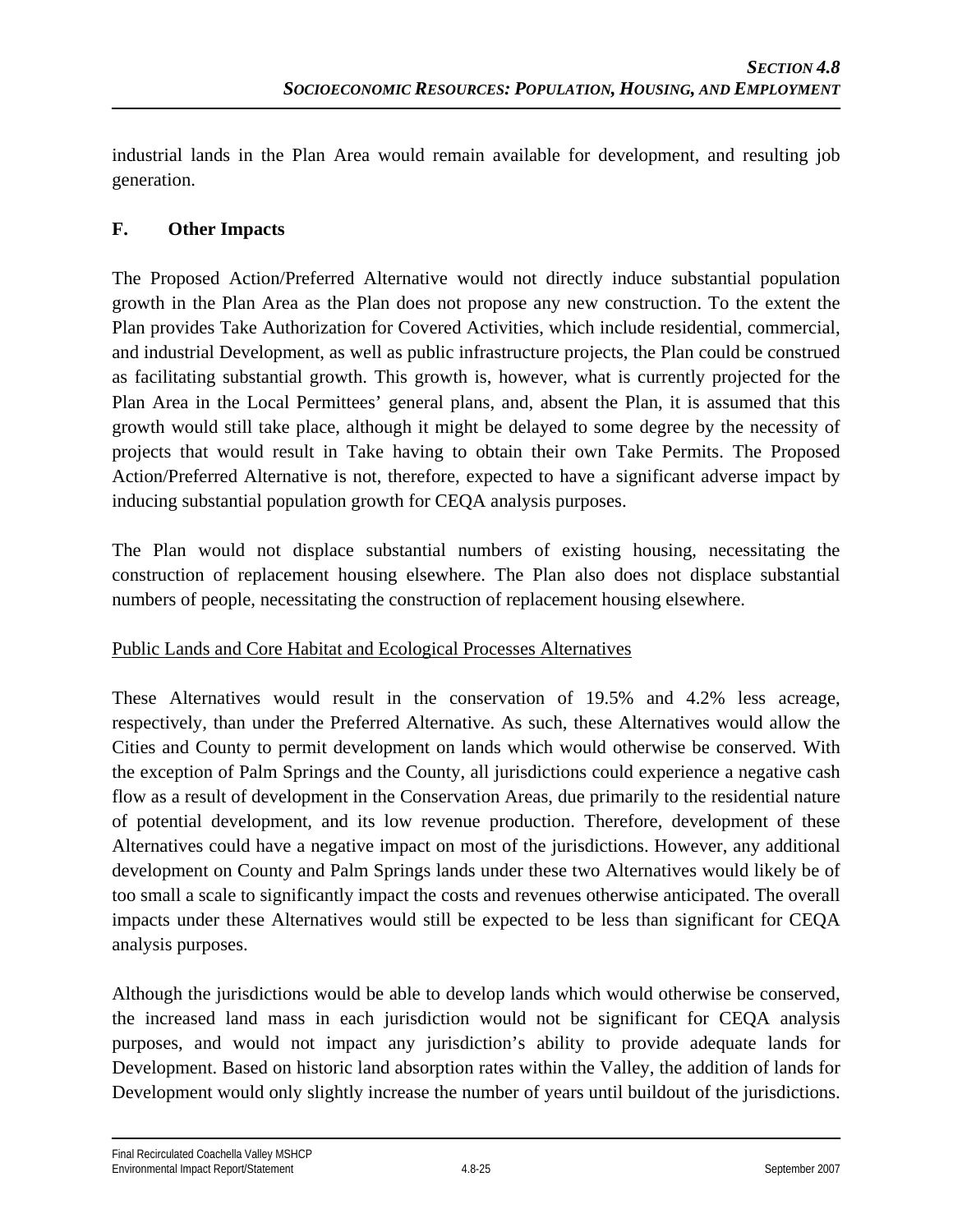The impacts associated with Alternatives are not expected to vary significantly from the Proposed Action/Preferred Alternative.

These Alternatives would allow the Cities and County to permit affordable housing on lands, which would otherwise be conserved. These alternatives would be expected to slightly increase the potential for affordable housing, since more land would be available for development. Due to the small amount of Medium density land affected by conservation, however, the potential impacts are not expected to vary significantly from the Proposed Action/Preferred Alternative. These alternatives would potentially increase the potential employment opportunities marginally within each jurisdiction. However, the increased lands available would not be significant for CEQA analysis purposes, and would not provide a high number of potential jobs for any of the jurisdictions.

These Alternatives would not directly induce substantial population growth in the Plan Area, as the Plan does not propose any new construction. To the extent these Alternatives provides Take Authorization for Covered Activities, which include residential, commercial, and industrial Development, as well as public infrastructure projects, these Alternatives could be construed as facilitating substantial growth. This growth is, however, only what is currently projected for the Plan Area, and, absent these Alternatives, it is assumed that this growth would still take place, although it might be delayed to some degree by the necessity of projects that would result in Take having to obtain their own Take Permits. These Alternatives are not, therefore, expected to have a significant adverse impact by inducing substantial population growth for CEQA analysis purposes.

These Alternatives would not displace substantial numbers of existing housing, necessitating the construction of replacement housing elsewhere. These Alternatives also do not displace substantial numbers of people, necessitating the construction of replacement housing elsewhere.

#### Enhanced Conservation Alternative

This Alternative would conserve an additional 3.6% more land than the Preferred Alternative. This would result in slight increases in lands included in Conservation Areas in each jurisdiction. The overall percentage increase, however, would not significantly increase the lands lost by each jurisdiction. Impacts to the fiscal health of each jurisdiction would be expected to be similar to those described above under the Preferred Alternative. Impacts to the development potential within each jurisdiction would be expected to be similar to those described above under the Proposed Action/Preferred Alternative. The increase in lands in Conservation Areas would only marginally reduce the number of years required to reach buildout in the Valley, and would result in similar impacts to those proposed under the Preferred Alternative.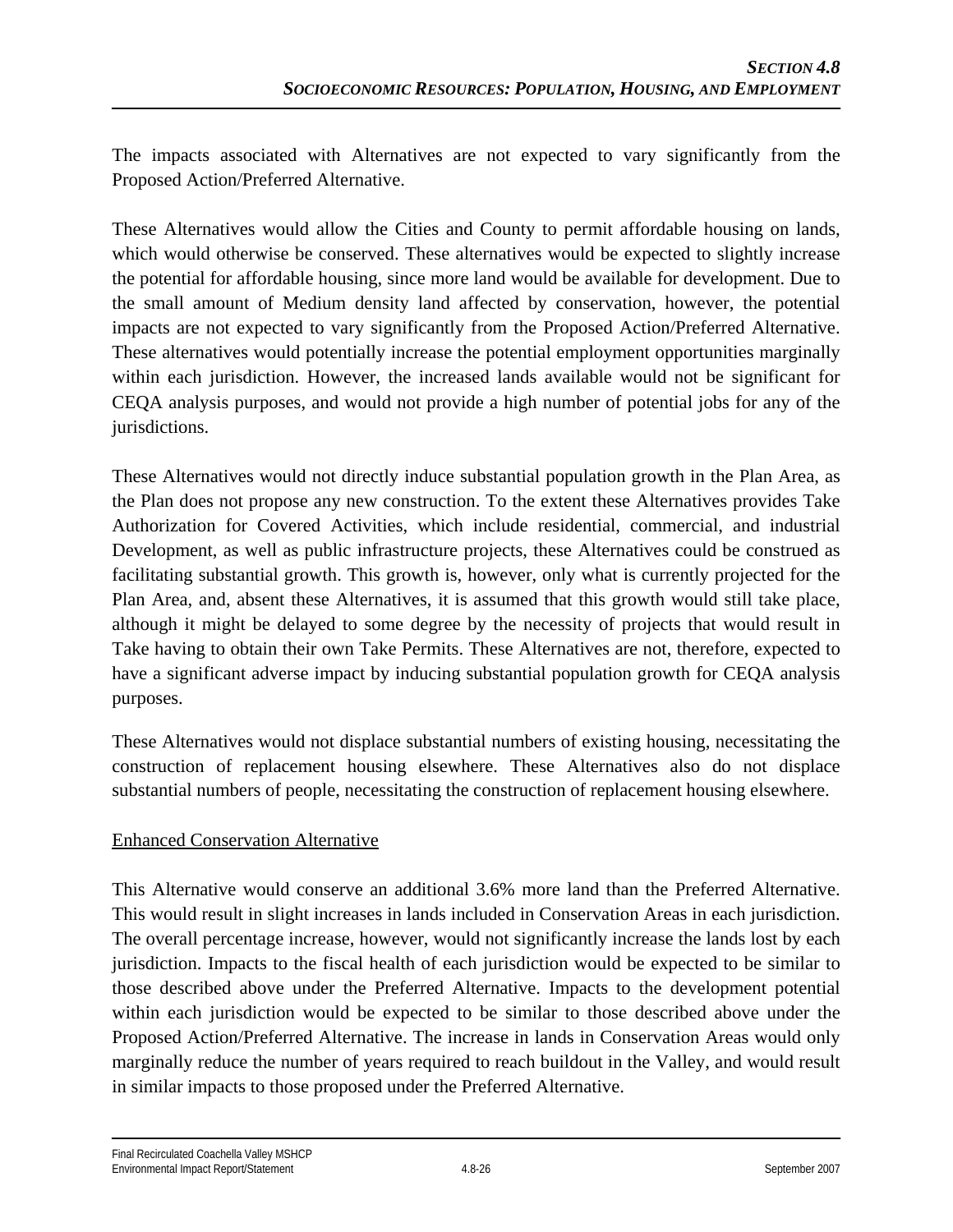This alternative could slightly increase the Medium and High Density lands that would be included in Conservation Areas. Overall, however, the small increase in lands in Conservation Areas would not significantly increase the potential impacts to the provision of affordable housing. This Alternative could slightly reduce commercial and industrial lands available for Development. Overall, however, the small increase in lands in Conservation Areas would not significantly increase the potential impacts to job creation.

This Alternative would not directly induce substantial population growth in the Plan Area, as the Plan does not propose any new construction. To the extent this Alternative provides Take Authorization for Covered Activities, which include residential, commercial, and industrial Development, as well as public infrastructure projects, this Alternative could be construed as facilitating substantial growth. This growth is, however, only what is currently projected for the Plan Area, and, absent the Plan, it is assumed that this growth would still take place, although it might be delayed to some degree by the necessity of projects that would result in Take having to obtain their own Take Permits. This Alternative is not, therefore, expected to have a significant adverse impact by inducing substantial population growth. for CEQA analysis purposes

This Alternative would not displace substantial numbers of existing housing, necessitating the construction of replacement housing elsewhere. This Alternative also does not displace substantial numbers of people, necessitating the construction of replacement housing elsewhere.

### The No Project/No Action Alternative

The No Action/No Project Alternative would result in all lands proposed for inclusion in Conservation Areas under the Preferred Alternative potentially being available for development. Individual development, however, would be required to secure permits for any projects that would result in Take. The jurisdictions would, with the exception of Palm Springs and the County, experience a financial loss at buildout, since the costs and revenues described above and in the Appendix would actually occur. This alternative would result in negative cash flow for these jurisdictions. In the case of Palm Springs and the County, they would experience an increase in their revenues at buildout of 0.6% and 2%, respectively. Although not a large fiscal increase, the No Project/No Action Alternative would represent a small beneficial impact for these jurisdictions in the event that all o the land could be developed which is unlikely.

This Alternative would allow all the jurisdictions to continue to implement their General Plan designations on the lands currently proposed for conservation. This alternative would primarily impact low and very low residential land use designations, which are the predominant designations in the Conservation Areas, other than open space designations. This alternative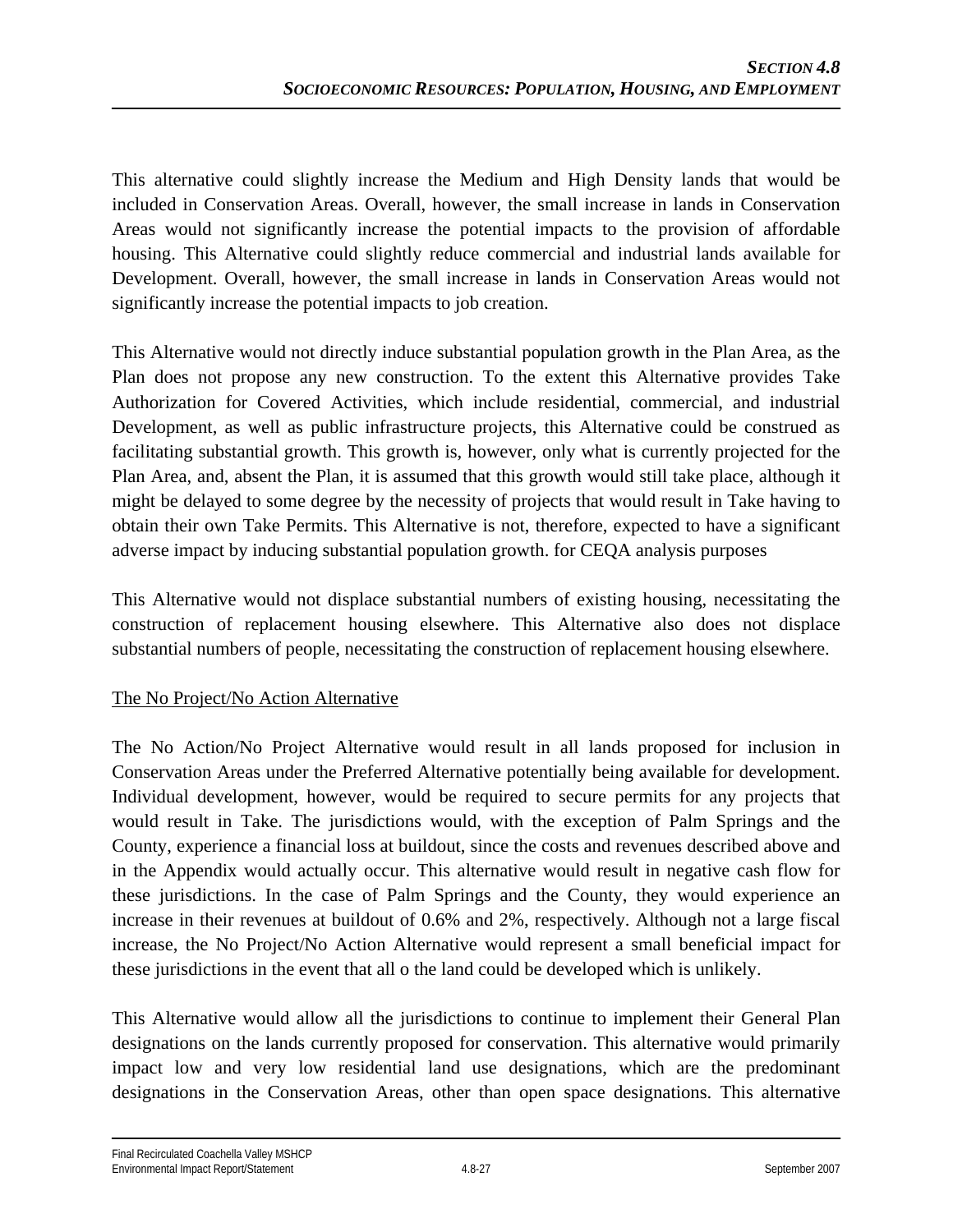would not constrain any development site, and assuming that individual permits were secured for projects as they occur, would allow the full development of each jurisdiction's land use plans, without constraint. This alternative also ultimately allows for the development of slightly more Medium and High Density residential land, as well as commercial and industrial development.

This Alternative could result in longer buildout timelines for all jurisdictions, insofar as the absorption rates described above would still apply, but more land would be available over the buildout period. Under this alternative the commercial and industrial lands within the Conservation Areas would be allowed to develop, and would provide additional opportunities for shopping and employment. However, as demonstrated in the absorption analysis above, the industrially designated lands appear to be in excess of the local need, and their absorption into the market may not occur, regardless of the alternative implemented. As previously stated, the conversion of some of these industrial lands to other uses is likely under this Alternative.

This Alternative would result in the potential availability of 389 additional acres of Medium and High Density residential land. Assuming that individual developers were able to secure permits for any listed or sensitive species which might occur on the site, at a considerably higher cost than under the Proposed Action/Preferred Alternative, additional apartment and townhouse units would be available, particularly in Desert Hot Springs, Palm Desert and the County. These lands could generate up to 2,575 additional dwelling units within the Plan area, an increase of about 7% over buildout of the Proposed Action/Preferred Alternative. Although there is no requirement or assurance that these lands be used for affordable or subsidized housing, it could be expected that the majority of these units would be developed at less expensive price points than single family homes, and would therefore be more likely to be affordable to low and moderate income households.

This Alternative would not directly induce substantial population growth in the Plan Area as no Plan is implemented under this Alternative. It is assumed that growth currently projected for the Plan Area would still take place, although it might be delayed significantly by the necessity of projects that would result in Take having to obtain their own Take Permits. This Alternative is not expected to have a significant adverse impact by inducing substantial population growth for CEQA analysis purposes.

This Alternative would not displace substantial numbers of existing housing, necessitating the construction of replacement housing elsewhere. This Alternative also does not displace substantial numbers of people, necessitating the construction of replacement housing elsewhere.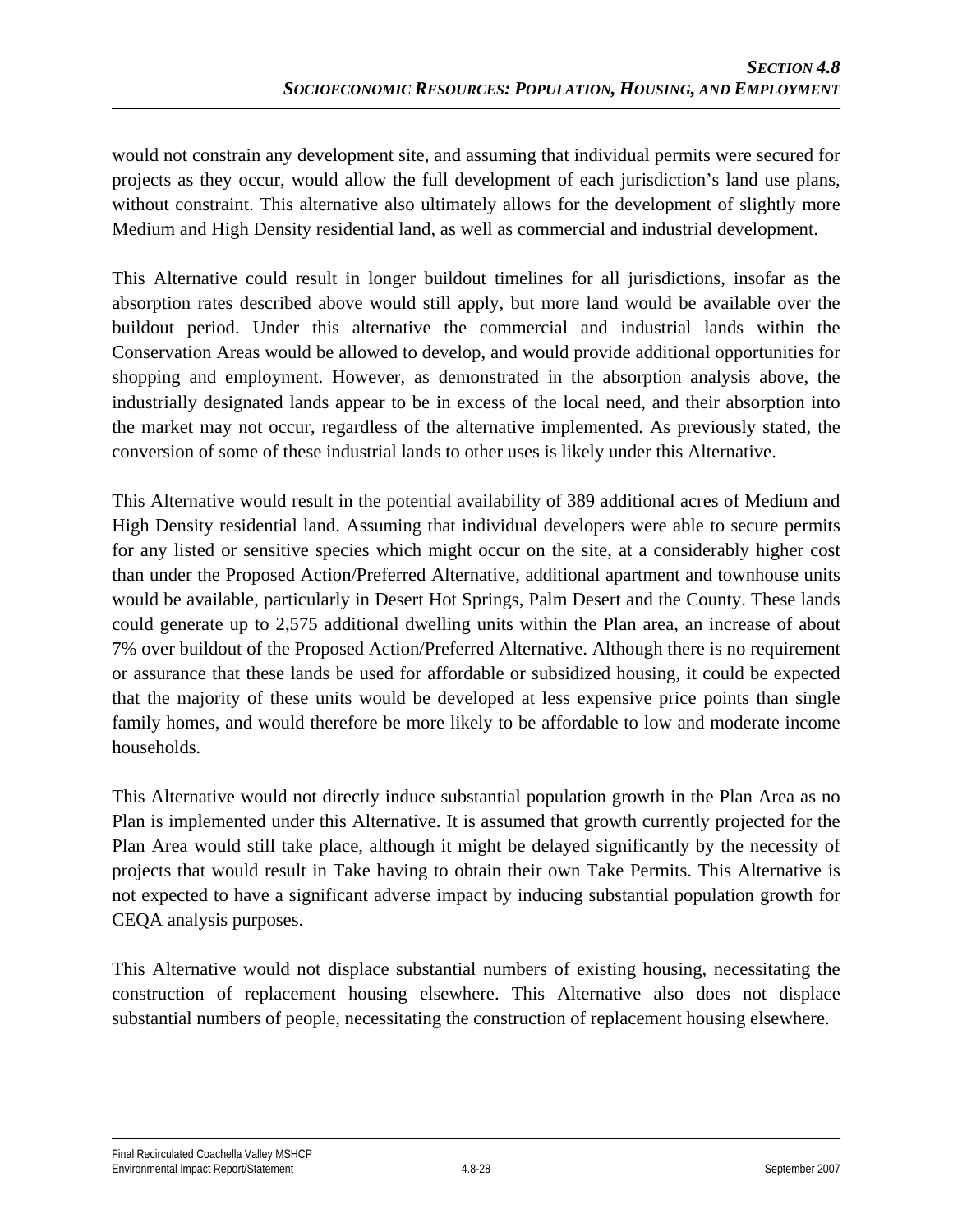#### **Conclusion**

Based on the above analyses, the MSHCP would not, overall, significantly constrain development potential within the Plan Area. For some land use designations in some jurisdictions, there is a higher percentage of lands in Conservation Areas. Impacts to each jurisdiction are primarily associated with very low density residential land uses, on lands which are outside the development core of each community. However, as the analysis has demonstrated, these impacts are overall less than significant for CEQA analysis purposes.

Based on the analysis of lands with potential for development outside Conservation Areas, it appears that sufficient lands are available for residential development over the Plan buildout period and beyond. It is also important to note that each jurisdiction has the ability to modify its General Plan as development pressures arise, and development patterns change within the community. As stated above, much of the impacted lands in all jurisdictions are in relatively low density residential land use designations. In all cases, minor modifications to the densities or intensities of lands not in Conservation Areas would recoup the number of dwelling units that might otherwise develop in Conservation Areas. This, combined with the likelihood that lands designated for one unit per 10 or 20 acres could develop under the provisions of the plan, result in impacts to development potential of residential lands within the plan boundary being less than significant for CEQA analysis purposes.

The large number of commercial and industrially designated acres in the Coachella Valley and the anticipated absorption rates for that acreage appear to indicate that industrial land use designations exceed the need in this area. Based on historic developments trends, these lands are likely to be converted to commercial and even residential designations over time. For commercial and industrial lands, the number of affected acres represents a small percentage of the total acreage available and is expected to result in less than significant impacts for CEQA analysis purposes. Impacts of the proposed Plan on employment generation (i.e., commercial and industrial designated lands) would be similarly less than significant for CEQA analysis purposes.

Overall, this analysis indicates that impacts to future development in the Plan Area would be less than significant for CEQA analysis purposes. Sufficient developable lands appear to be available outside the Conservation Areas to satisfy development demand over buildout of the Plan. Impacts to lands with potential for medium to high density development potential are less than significant for CEQA analysis purposes, with sufficient lands remaining available outside the Conservation Areas to meet affordable housing needs within each jurisdiction. Based on the availability of these lands, it appears that land costs would not be adversely impacted by the Plan.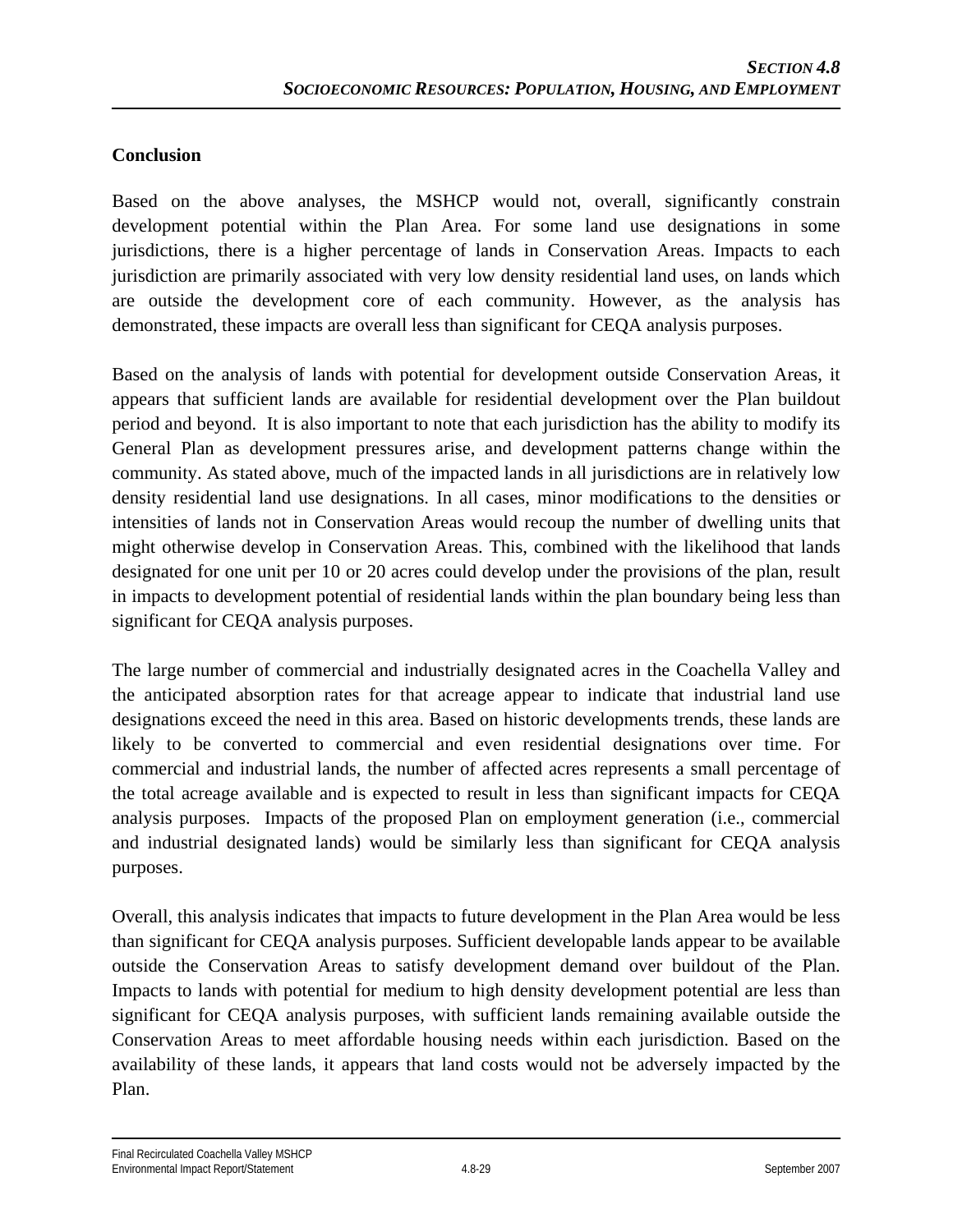The MSHCP would create socioeconomic benefits to Coachella Valley communities due to creation of open space resources, which often result in increased property values. Due to the regional nature of the Plan and geographical relationship of areas planned for future development (central/urban areas) versus those planned for open space (outlying areas), sprawl would be reduced, which would result in benefits to communities such as efficient provision of services, reduced commute times, and less sprawl.

#### **4.8.4 Mitigation Measures**

Socioeconomic impacts on the jurisdictions comprising the Plan Area are less than significant for CEQA analysis purposes. This analysis has identified impacts to potential residential development, primarily very low and low density designations. Some impacts have been identified for medium density residential development; these occur in Palm Desert. However, in each city there is sufficient land available for residential development outside the Conservation Areas to provide opportunities for redistribution of land uses to assure adequate housing for a range of household incomes. Overall, impacts to lands with potential for development of affordable housing therefore appear to be less than significant for CEQA analysis purposes, with most of these lands occurring outside the Conservation Areas.

Each jurisdiction has the option up to four times annually to re-balance the land use mix within its boundaries via amendments to its General Plan. Since as previously noted, the majority of the impacts to future development involve residential lands designated for very low or low density residential development, jurisdictions may choose to provide for higher density development on lands in less environmentally sensitive areas, which are more likely to be located closer to infrastructure and less likely to be constrained by environmental conditions.

Impacts to revenue-generating commercial and industrial land uses are minimal, with most of these lands occurring outside Conservation Areas. In the unincorporated portions of the Plan Area, nearly one-half of the developable lands designated for Business Park development occur in Conservation Areas. However, sufficient developable lands are available outside the Conservation Areas, and the industrial lands absorption rates appear to be sufficiently low, to provide the County with adequate opportunities for industrial development.

Overall, impacts to the jurisdictions within the Plan Area are less than significant for CEQA analysis purposes, and are further reduced by recommendations for review and redistribution of land use designations discussed herein. No further mitigation is necessary.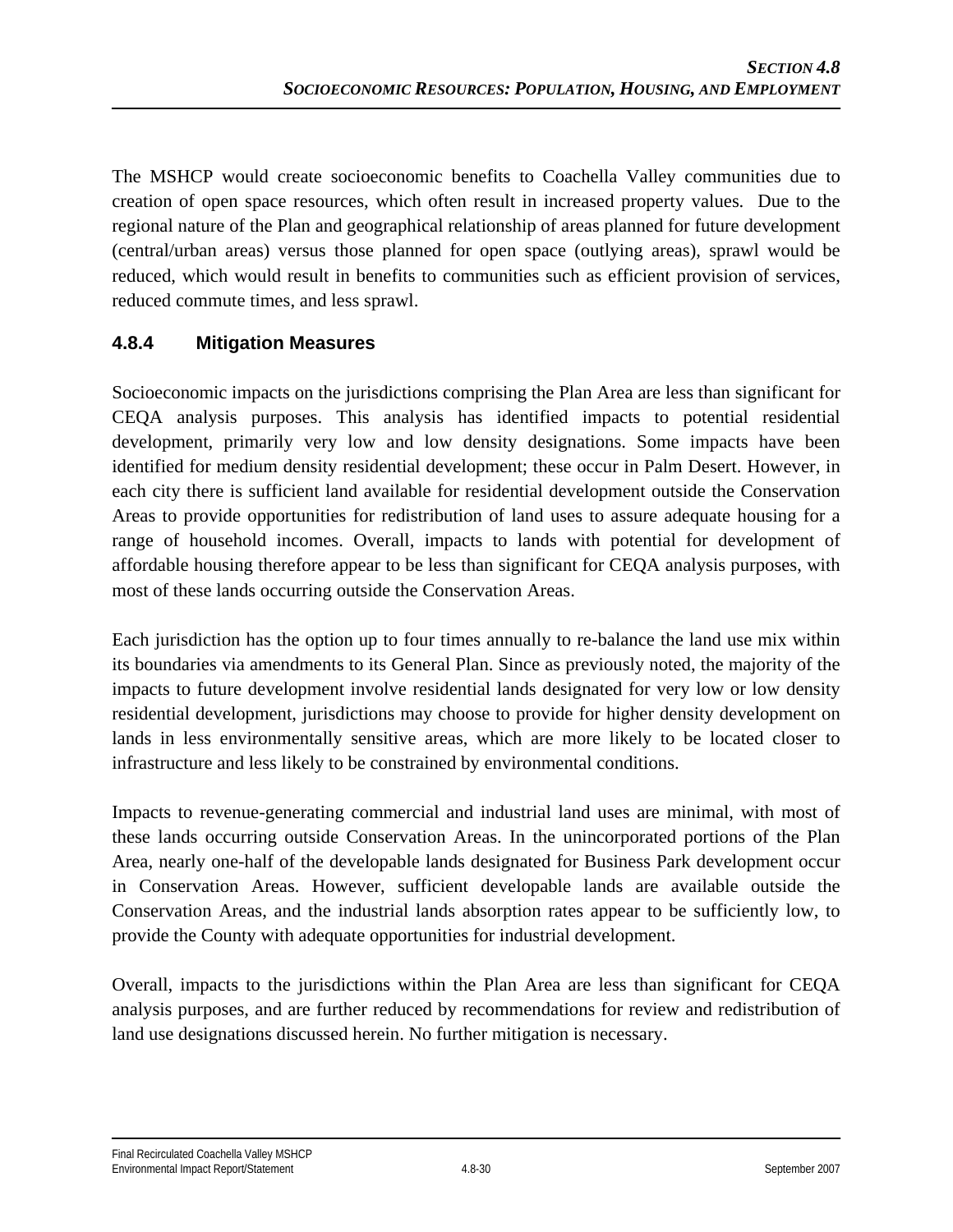### **4.8.5 Levels of Significance after Mitigation for CEQA Analysis**

No significant impacts have been identified for CEQA analysis purposes.